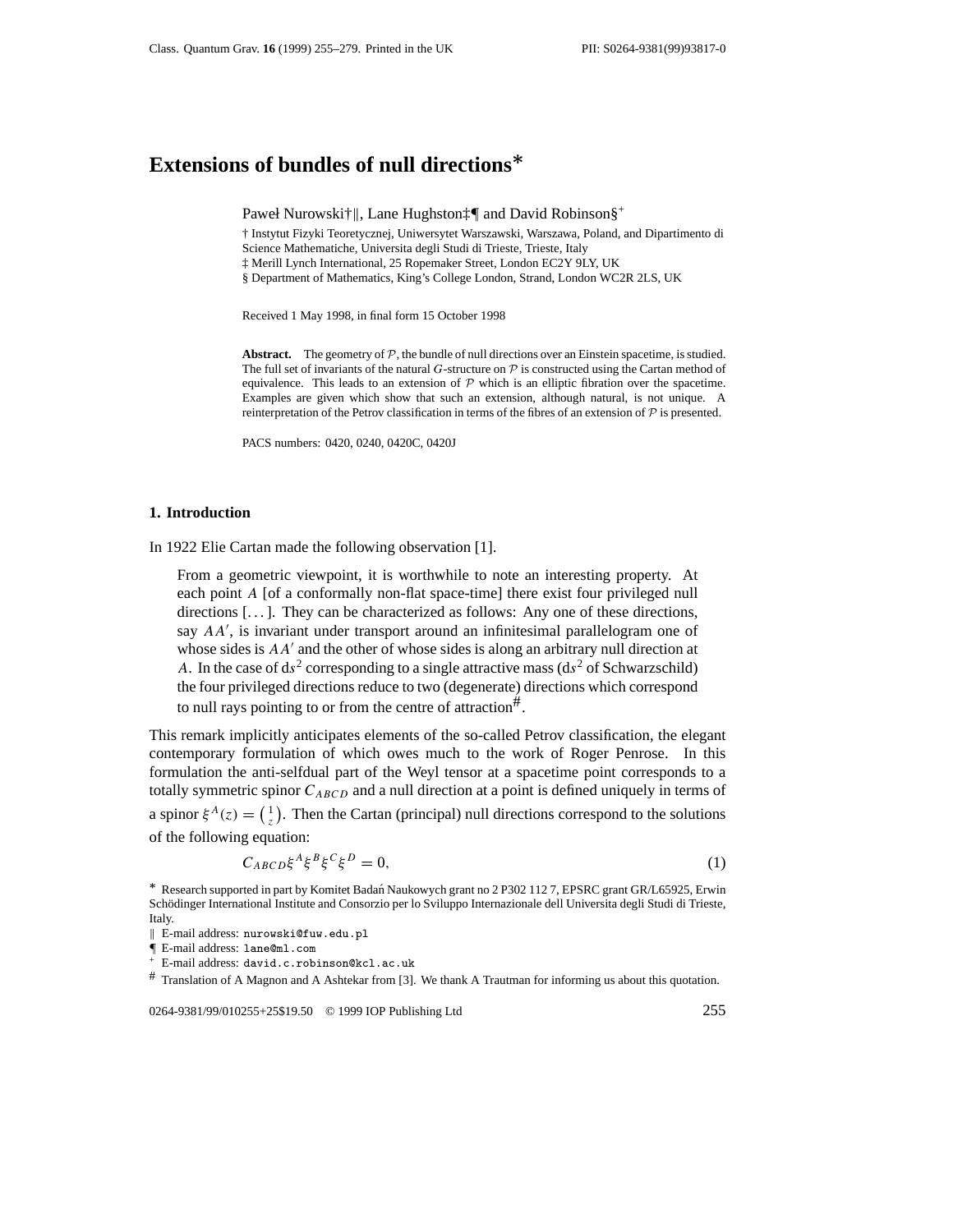for  $z \in \mathbb{C} \cup \{\infty\}$  defining the spinor  $\xi^A$ . This equation, being fourth order in *z*, always has four roots, *zi* say, but some of them may be repeated. Multiple roots correspond to coincidences between the corresponding Cartan null directions. The Petrov classification (or the Cartan– Petrov–Penrose classification [1, 10, 11] as it perhaps should be properly called) of metrics at a given spacetime point is based on these results. One says that the metric is algebraically general at a point if its Weyl tensor defines four distinct Cartan directions there. Otherwise the metric is algebraically special. The following five possibilities may occur:

- *z*1*, z*2*, z*3*, z*<sup>4</sup> all different ←→ four distinct Cartan directions ←→ Petrov type I.
- $z_1 = z_2, z_3, z_4$  different  $\longleftrightarrow$  three distinct Cartan directions  $\longleftrightarrow$  Petrov type II.
- $z_1 = z_2 \neq z_3 = z_4 \longleftrightarrow$  two pairs of distinct Cartan directions  $\longleftrightarrow$  Petrov type D.
- $z_1 = z_2 = z_3$ ,  $z_4$  different  $\longleftrightarrow$  two distinct Cartan directions  $\longleftrightarrow$  Petrov type III.
- $z_1 = z_2 = z_3 = z_4 \leftrightarrow$  one Cartan direction  $\longleftrightarrow$  Petrov type N.

This classification can be reinterpreted as follows. Consider a curve

$$
w^2 = C_{ABCD} \xi^A \xi^B \xi^C \xi^D \tag{2}
$$

in  $\mathbb{C}^2$  with coordinates  $(w, z)$  or, better, a compact Riemann surface  $\mathcal T$  associated with a double-valued function  $w(z) = \sqrt{C_{ABCD}\xi^A \xi^B \xi^C \xi^D}$  on **C** ∪ {∞}  $\cong$  **S**<sup>2</sup>. It is well known that the topology of  $\mathcal T$  depends on the roots of (1) and corresponds to a two-dimensional torus  $\mathbf T^2$ if all  $z_i$  are distinct. If some coincidences between the roots occur then we have the following possibilities.  $T$  has the topology of a torus with one vanishing cycle in Petrov type II, it has the topology of two spheres touching each other in two different points in Petrov type D, it has the topology of a sphere with a distinguished point in Petrov type III, and it has the topology of two spheres touching each other in a single point in Petrov type N.

It turns out that equation (2), which seems to be artificially added, appears naturally in the Einstein theory [8, 9]. A fibration  $\tilde{P}$  can be defined over the spacetime, each fibre having the topology of the associated surface  $\mathcal T$ , with the Einstein equations taking an interesting form on the total space  $[8, 9]$ . In this paper we extend the results of  $[8, 9]$  by showing how the fibration  $\mathcal P$  can be defined by using natural objects on the Penrose bundle of null directions  $\mathcal P$  over the spacetime.

We recall that given a four-dimensional Lorentzian manifold *(M, g)* and its bundle of null directions  $P$  one naturally defines a class of six 1-forms  $[(F, F, T, \Lambda, E, E)]$  on it having the following properties [6, 7] (see also section 5 of the present paper):

- (a)  $\Lambda$ , *T* are real- and *F*, *E* are complex-valued 1-forms on  $\mathcal{P}$ .
- (b)  $F \wedge \overline{F} \wedge T \wedge \overline{A} \wedge \overline{E} \wedge \overline{E} \neq 0$  at each point p of  $\mathcal{P}$ .
- (c) Two sets of forms  $(F, \bar{F}, T, \Lambda, E, \bar{E})$  and  $(F', \bar{F}', T', \Lambda', E', \bar{E}')$  are in the same class iff

$$
\Lambda = \frac{1}{A} \Lambda',\tag{3}
$$

$$
F = e^{i\varphi} (F' + \bar{y} \Lambda'), \tag{4}
$$

$$
T = A(T' + \bar{y}\bar{F}' + yF' + y\bar{y}\Lambda'),\tag{5}
$$

$$
E = \frac{1}{w}E',\tag{6}
$$

where  $A > 0$ ,  $\varphi$  (real)  $y, w \neq 0$  (complex) are arbitrary functions on  $P$ . This defines a certain *G*-structure on *P*. This structure can be studied using the Cartan method of equivalence. In this paper we solve the Cartan equivalence problem for this *G*-structure. We show that this naturally leads to an elliptic fibration  $\mathcal P$  associated with the Einstein spacetime i.e. to the association of an elliptic curve (2) with each point of the spacetime. The extension of  $P$  to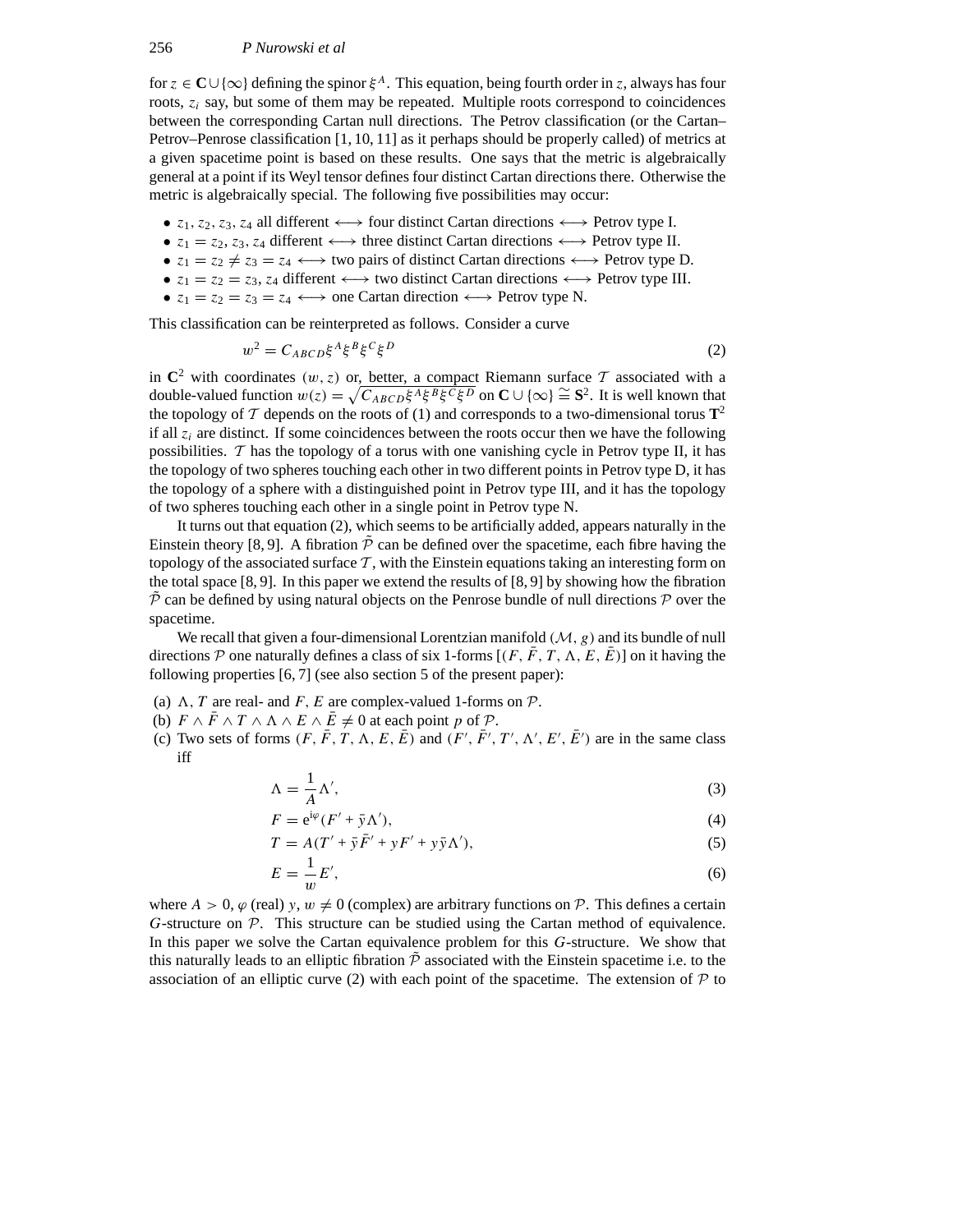$\overline{P}$  was obtained previously in [8, 9] by the continuation of solutions of a certain differential system *I*, defined initially only on an open set of  $\mathbb{R}^6$ . Such an extension is natural but, as is discussed below, not unique.

The paper is organized as follows. Section 2 contains notation and definitions. Section 3 defines the differential system *I*. Section 4 gives examples of solutions of the differential system *I* corresponding to all vacuums of type N. Section 5 uses the Cartan method of equivalence to obtain the differential system of section 4 from the natural objects defined on the bundle of null directions over the spacetime. The results of section 5 are applied in section 6 to give an effective algorithm for checking whether two metrics are isometrically equivalent. In section 7 a way of associating an elliptic curve with any point of a conformally non-flat Einstein spacetime is presented. The elliptic fibration associated in this way with any conformally non-flat Einstein spacetime constitutes a double branch cover of the bundle of null directions. This natural extension of  $P$  is not unique and in section 8 some examples of Einstein spacetimes, with different extension of *P*, are exhibited.

#### **2. Basic definitions**

We briefly recall the definitions of the geometrical objects we need in the following. Let *M* be a four-dimensional oriented and time-oriented manifold equipped with a Lorentzian metric *g* of signature  $(+, +, +, -)$ . It is convenient to introduce a null frame  $(m, \overline{m}, k, l)$  on *M* with a dual coframe  $\theta^i = (\theta^1, \theta^2, \theta^3, \theta^4) = (M, \overline{M}, K, L)$  so that  $\dagger$ 

$$
g = g_{ij}\theta^i \theta^j = 2(M\overline{M} - KL). \tag{7}
$$

Given *g* and  $\theta^i$  the connection 1-forms  $\Gamma_{ij} = g_{ik} \Gamma^k_{j}$  are uniquely defined by

$$
d\theta^{i} = -\Gamma^{i}_{j} \wedge \theta^{j}, \qquad \Gamma_{ij} + \Gamma_{ji} = 0.
$$
 (8)

The connection coefficients  $\Gamma_{ijk}$  are determined by the relation  $\Gamma_{ij} = \Gamma_{ijk} \theta^k \ddagger$ . Using them we define the curvature 2-forms  $\mathcal{R}^k_i$ , the Riemann tensor  $R^i_{jkl}$ , the Ricci tensor  $R_{ij}$  and the Ricci scalar *R* by

$$
\mathcal{R}_{i}^{k} = \frac{1}{2} R_{imj}^{k} \theta^{m} \wedge \theta^{j} = d\Gamma_{i}^{k} + \Gamma_{j}^{k} \wedge \Gamma_{i}^{j}, \qquad R_{ij} = R_{ikj}^{k}, \qquad R = g^{ij} R_{ij}.
$$
  
We also introduce the traceless Ricci tensor by

$$
S_{ij}=R_{ij}-\tfrac{1}{4}g_{ij}R.
$$

Note that the vanishing of  $S_{ij}$  is equivalent to the Einstein equations  $R_{ij} = \lambda g_{ij}$  for the metric *g*. We define the Weyl tensor  $C^i_{jkl}$  by

$$
C_{ijkl} = R_{ijkl} + \frac{1}{3} R g_{i[k} g_{l]j} + R_{j[k} g_{l]i} + R_{i[l} g_{k]j},
$$

and its spinorial coefficients  $\Psi_{\mu}$  by

$$
\mathcal{R}_{23} = \Psi_4 \overline{M} \wedge K + \Psi_3(L \wedge K - M \wedge \overline{M}) + (\Psi_2 + \frac{1}{12}R)L \wedge M
$$
  
 
$$
+ \frac{1}{2}S_{33}M \wedge K + \frac{1}{2}S_{32}(L \wedge K + M \wedge \overline{M}) + \frac{1}{2}S_{22}L \wedge \overline{M},
$$

$$
\mathcal{R}_{14} = \left( -\Psi_2 - \frac{1}{12}R \right) \bar{M} \wedge K - \Psi_1 (L \wedge K - M \wedge \bar{M}) - \Psi_0 L \wedge M \n- \frac{1}{2} S_{11} M \wedge K - \frac{1}{2} S_{41} (L \wedge K + M \wedge \bar{M}) - \frac{1}{2} S_{44} L \wedge \bar{M},
$$
\n(9)

$$
\frac{1}{2}(\mathcal{R}_{43}-\mathcal{R}_{12})=\Psi_3\bar{M}\wedge K+(\Psi_2-\frac{1}{24}R)(L\wedge K-M\wedge\bar{M})+\Psi_1L\wedge M+\frac{1}{2}S_{31}M\wedge K+\frac{1}{4}(S_{12}+S_{34})(L\wedge K+M\wedge\bar{M})+\frac{1}{2}S_{42}L\wedge\bar{M}.
$$

† Expressions such as  $\theta^i \theta^j$  mean the symmetrized tensor product, e.g.  $\theta^i \theta^j = \frac{1}{2} (\theta^i \otimes \theta^j + \theta^j \otimes \theta^i)$ . Also, we will denote by round (respectively square) brackets the symmetrization (respectively antisymmetrization) of indices, e.g.  $a_{(ik)} = \frac{1}{2}(a_{ik} + a_{ki}), a_{[ik]} = \frac{1}{2}(a_{ik} - a_{ki}),$  etc.

‡ We lower and raise indices by means of the metric and its inverse.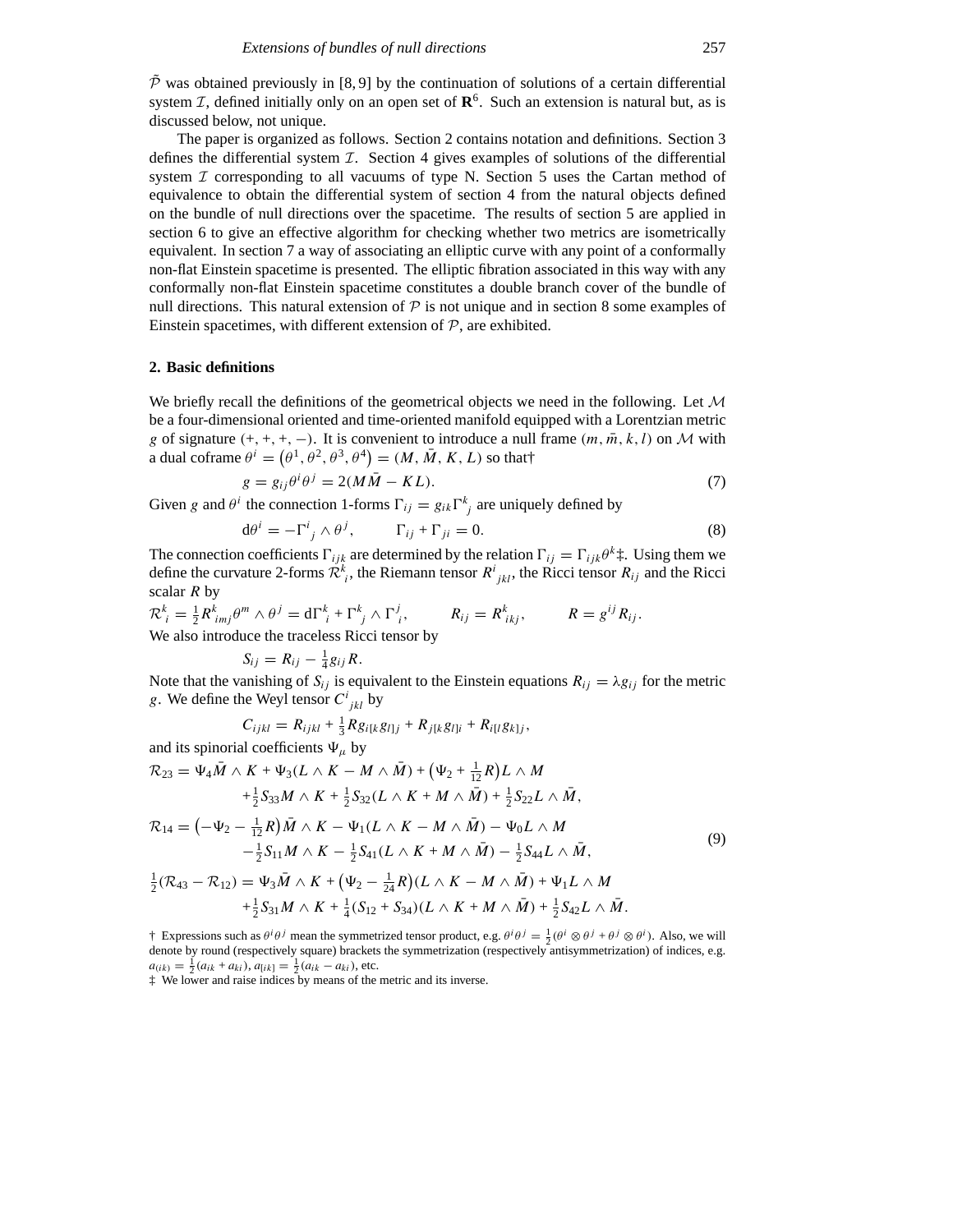# **3. The differential system**

Here we quote the major results from [8] which will be used in this paper. They describe the properties of a system of six 1-forms on **R**<sup>6</sup> which determine a conformally non-flat Lorentzian 4-metric satisfying Einstein equations.

**Theorem 1.** Let  $P_0$  be an open subset of  $\mathbb{R}^6$ . Suppose that on  $P_0$  we have six 1-forms  $(F, \bar{F}, T, \Lambda, E, \bar{E})$  *which satisfy the following conditions:* 

- $(a)$  *T*,  $\Lambda$  *are real- and F*, *E are complex-valued 1-forms.*
- *(b)*  $F \wedge \overline{F} \wedge T \wedge \overline{A} \wedge E \wedge \overline{E} \neq 0$  *at each point*  $p$  *of*  $\mathcal{P}_0$ *.*
- *(c) There exist complex-valued 1-forms and 0 on P*0*, and a certain complex function α on P*<sup>0</sup> *such that*

$$
dF = (\Omega - \bar{\Omega}) \wedge F + E \wedge T + \bar{\Gamma} \wedge \Lambda
$$
  
\n
$$
dT = \Gamma \wedge F + \bar{\Gamma} \wedge \bar{F} - (\Omega + \bar{\Omega}) \wedge T
$$
  
\n
$$
d\Lambda = \bar{E} \wedge F + E \wedge \bar{F} + (\Omega + \bar{\Omega}) \wedge \Lambda
$$
  
\n
$$
dE = 2\Omega \wedge E + \bar{F} \wedge T + \alpha \Lambda \wedge F.
$$
\n(10)

*Then*

(a)  $P_0$  *is locally foliated by two-dimensional manifolds*  $S_x$ *, which are tangent to the real distribution V defined by*

$$
F(\mathcal{V}) = T(\mathcal{V}) = \Lambda(\mathcal{V}) = 0.
$$

*(b) The degenerate metric*

$$
G = 2(F\bar{F} - T\Lambda) \tag{11}
$$

*on P*<sup>0</sup> *has the signature (*+*,* +*,* +*,* −*,* 0*,* 0*) and is preserved when Lie-transported along any leaf*  $S_x$  *of the foliation*  $\{S_x\}$ *.* 

*(c) The four-dimensional space M of all leaves of the foliation* {*S<sup>x</sup>* } *is naturally equipped with a Lorentzian conformally non-flat metric g which is Einstein* ( $S_{ij} = 0$ ) and is defined *by projecting*  $G$  *from*  $P_0$  *to*  $M$ *.* 

The Einstein property of the metric *g* was proven in [8] by using the integrability conditions for the system (10). We summarize them in the following proposition.

**Proposition 1.** *If*  $(F, \overline{F}, T, \Lambda, E, \overline{E})$  *satisfy* (10) then there exist complex functions a, h on *P*0*, and a real constant λ, such that*

$$
d\Gamma = 2\Gamma \wedge \Omega + \alpha T \wedge \bar{F} + a(T \wedge \Lambda + F \wedge \bar{F}) + h\Lambda \wedge F
$$
  
\n
$$
d\Omega = E \wedge \Gamma - (\alpha + \frac{1}{2}\lambda)(T \wedge \Lambda + F \wedge \bar{F}) + a\Lambda \wedge F.
$$
\n(12)

*Moreover,*

$$
d\alpha = \alpha_1 F + \gamma_4 \bar{F} + \gamma_1 T + \alpha_4 \Lambda - 2aE,
$$
  
\n
$$
d\alpha = a_1 F + \alpha_4 \bar{F} + \alpha_1 T + a_4 \Lambda + hE - (3\alpha + \lambda)\Gamma - 2a\Omega,
$$
  
\n
$$
dh = h_1 F - a_4 \bar{F} - a_1 T + h_4 \Lambda + 4a\Gamma - 4h\Omega,
$$
\n(13)

*where the possible forms of*  $\Omega$  *and*  $\Gamma$  *are* 

$$
\Omega = \omega_1 F + \omega_2 \bar{F} + \omega_3 T + \omega_4 \Lambda,
$$
  
\n
$$
\Gamma = \gamma_1 F - 4\omega_4 \bar{F} - 4\omega_1 T + \gamma_4 \Lambda - (3\alpha + \lambda)E
$$
\n(14)

*and γ*1*, γ*4*, α*1*, α*4*, a*1*, a*4*, h*1*, h*4*, ω*1*, ω*2*, ω*3*, ω*<sup>4</sup> *are certain complex functions on P*0*.*

The next result gives a geometric interpretation of the functions  $\alpha$ , *h* and the constant  $\lambda$ .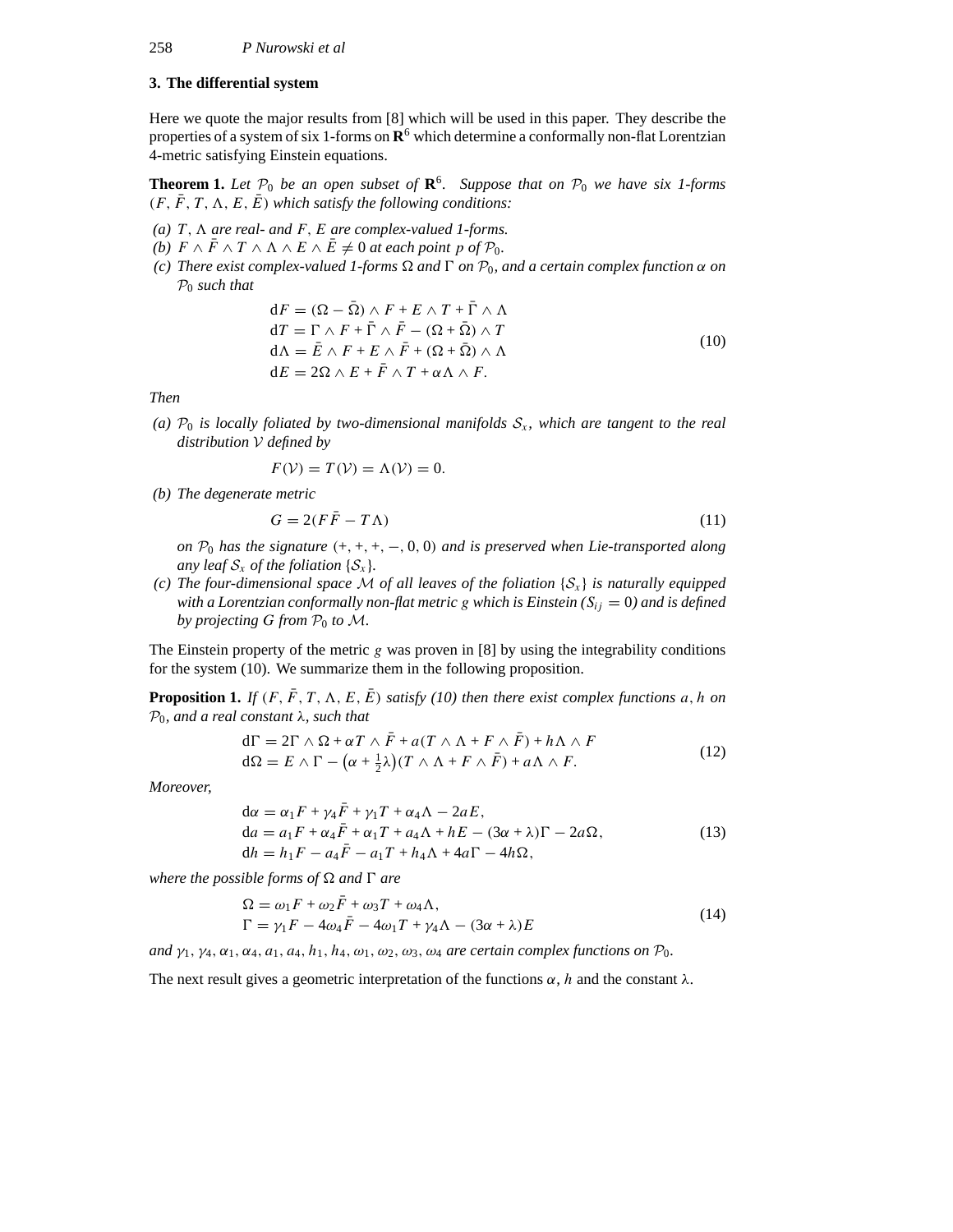**Proposition 2.** *The spinorial coefficients for the Weyl tensor of the metric g on M read*

$$
\Psi_0 = h,
$$
\n $\Psi_1 = -a,$ \n $\Psi_2 = -\alpha - \frac{1}{3}\lambda,$ \n $\Psi_3 = 0,$ \n $\Psi_4 = -1.$ 

*The metric is of Petrov type D iff*

$$
a = 0, \qquad \text{and} \qquad h = -(3\alpha + \lambda)^2 \tag{15}
$$

*and of type N iff*

 $h = a = 0$ , and  $\lambda = -3\alpha$ . (16)

*The metric is algebraically special iff*  $I^3 = 27J^2$ *, where* 

$$
I = -h + \frac{1}{3}(3\alpha + \lambda)^2, \qquad \text{and} \qquad J = a^2 + \frac{1}{27}(3\alpha + \lambda)^3 + \frac{1}{3}h(3\alpha + \lambda).
$$

From now on the differential system *I* of the forms  $(F, \bar{F}, T, \Lambda, E, \bar{E})$  satisfying equations  $(10)$  on  $P_0$  will be denoted by  $(\mathcal{I}, P_0)$ .

# **4. Type-N vacuum solutions**

In this section we present some specific examples of the differential systems  $(\mathcal{I}, \mathcal{P}_0)$ . We exhibit the forms  $(F, \bar{F}, T, \Lambda, E\bar{E})$  which, via theorem 1, correspond to type-N vacuum  $(\alpha = \lambda = 0)$ solutions of the Einstein equations. These examples illustrate the way in which well known solutions appear in this formalism.

**Example 1.** Let  $\mathcal{P}_0$  be an open set of  $\mathbb{R}^6$  with coordinates  $(Z, \bar{Z}, U, V, z, \bar{z})$ , where *U*, *V* are real and *Z*, *z* are complex. Consider the following 1-forms on  $P_0$ :

$$
F = d\bar{Z} + z dU
$$
  
\n
$$
T = dU
$$
  
\n
$$
\Lambda = dV + z dZ + \bar{z} d\bar{Z} + [z\bar{z} - \frac{1}{2}(Z^2 + \bar{Z}^2)] dU
$$
  
\n
$$
E = dz + Z dU.
$$
\n(17)

It is a matter of straightforward calculation to check that these forms constitute a solution to the system (10) with  $\alpha = \lambda = \Omega = \Gamma = 0$ .

One also easily checks that although  $F, T, \Lambda, E$  depend on six real coordinates, the metric

$$
G = 2(F\overline{F} - T\Lambda) = 2 dZ d\overline{Z} - 2 dU \left[ dV - \frac{1}{2} (Z^2 + \overline{Z}^2) dU \right]
$$

depends on  $(Z, \bar{Z}, U, V)$  only. Thus, it projects to

$$
g = 2 dZ d\bar{Z} - 2 dU \big[ dV - \frac{1}{2} (Z^2 + \bar{Z}^2) dU \big]
$$

on a 4-manifold *M* coordinatized by  $(Z, \overline{Z}, U, V)$ . The spacetime *M* with this metric is a plane-fronted gravitational wave possessing six symmetries.

**Example 2.** Let  $\mathcal{P}_0$  be again coordinatized by  $(Z, \bar{Z}, U, V, z, \bar{z})$  and let  $\omega_3$  = constant be a complex parameter. Consider the forms

$$
F = d\overline{Z} + [z + (\overline{\omega}_3 - \omega_3)\overline{Z}] dU
$$
  
\n
$$
T = dU
$$
  
\n
$$
\Lambda = dV + z dZ + \overline{z} d\overline{Z} + [z\overline{z} - \frac{1}{2}(Z^2 + \overline{Z}^2) + (\omega_3 - \overline{\omega}_3)(zZ - \overline{z}\overline{Z}) - (\omega_3 + \overline{\omega}_3)v] dU
$$
\n
$$
E = dz + (Z - 2\omega_3 z) dU.
$$
\n(18)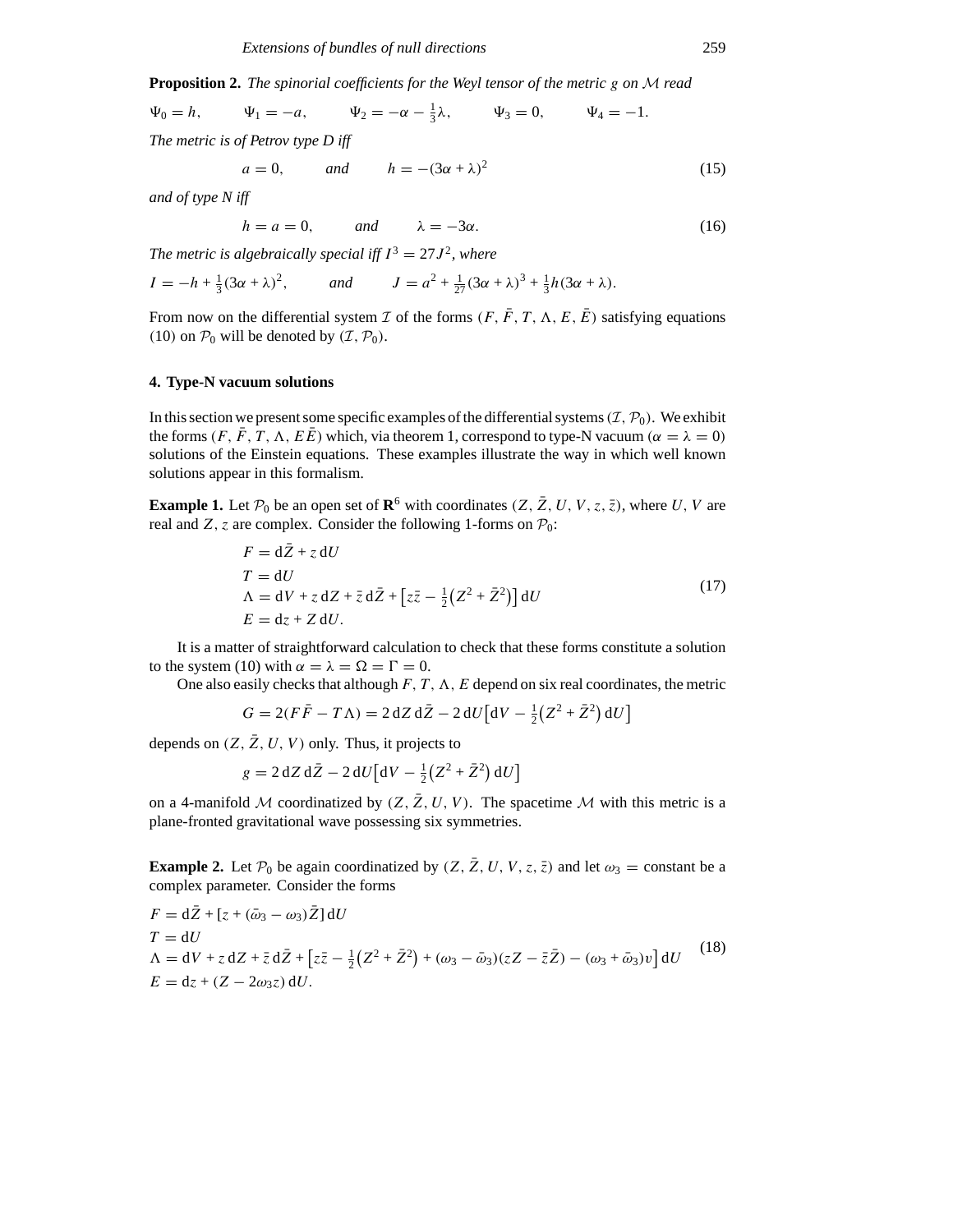They again constitute a solution to the system (10). This solution generalizes the previous example since the corresponding  $\alpha = \lambda = \Gamma = 0$ , but  $\Omega = \omega_3 T$ . For any value of the complex parameter  $\omega_3$  the metric

$$
g = 2 dZ d\bar{Z} - 2 dU [dV + (\omega_3 - \bar{\omega}_3)(\bar{Z} dZ - Z d\bar{Z})
$$
  
+((\omega\_3 - \bar{\omega}\_3)^2 Z\bar{Z} - (\omega\_3 + \bar{\omega}\_3)V - \frac{1}{2}(Z^2 + \bar{Z}^2)) dU]

on the quotient manifold parametrized by  $(Z, \overline{Z}, U, V)$  is a plane-fronted gravitational wave with six symmetries. The solution of example 1 corresponds to  $\omega_3 = 0$  and is the simplest in the class. It follows that example 2 exhausts the list of all vacuum ( $\lambda = 0$ ) solutions to the Einstein equations with six symmetries.

**Example 3.** A generalization of the preceding examples can be obtained by taking  $P_0$  with coordinates  $(Z, Z, U, V, z, \overline{z})$  and the forms

$$
F = e^{-i\phi} [d\bar{Z} + z dU]
$$
  
\n
$$
T = e^{r} dU
$$
  
\n
$$
\Lambda = e^{-r} [dV + z dZ + \bar{z} d\bar{Z} + (z\bar{z} - H - \bar{H}) dU]
$$
  
\n
$$
E = e^{-r - i\phi} [dz + H_{Z} dU].
$$
\n(19)

Here  $H = H(Z, U)$  is any holomorphic function of the variable *Z*,  $H_Z = \partial H/\partial Z$  and the real functions *r* and  $\phi$  are determined by the condition  $e^{2(r+i\phi)} = H_{ZZ}$ . One easily sees that equations (19) constitute a solution to the system (10) with  $\alpha = \lambda = \Gamma = 0$  and  $\Omega = -\frac{1}{2}d(r + i\phi)$ . The corresponding type-N vacuum spacetime is a general plane wave with five (or more) symmetries.

**Example 4.** Another example of solutions with  $\alpha = \lambda = 0$  is given by

$$
F = e^{-i\phi} [d\bar{Z} + (V + z(Z + \bar{Z})) dU]
$$
  
\n
$$
T = e^{r}(Z + \bar{Z}) dU
$$
  
\n
$$
\Lambda = e^{-r} [dV + z dZ + \bar{z} d\bar{Z} + (z\bar{z}(Z + \bar{Z}) + (z + \bar{z})V - H - \bar{H}) dU]
$$
  
\n
$$
E = e^{-r - i\phi} [dz + (z^{2} + H_{Z}) dU].
$$
\n(20)

Here  $P_0$  is parametrized by  $(Z, \bar{Z}, U, V, z, \bar{z})$ ,  $H = H(Z, U)$  is holomorphic in Z and the real functions *r* and  $\phi$  are given by  $e^{2(r+i\phi)} = H_{ZZ}/(Z + \bar{Z})$ . The solutions are type-N vacuums  $(\alpha = \lambda = 0)$  and have  $\Omega = -\frac{1}{2}d(r + i\phi) - z dU$  and  $\Gamma = -e^{r + i\phi} dU$ . They belong to the Kundt class.

All the solutions presented so far corresponded to type-N vacuums with non-diverging rays. Generic type-N vacuums are given below.

**Example 5.** Consider  $\mathcal{P}_0 \subset \mathbf{R}^6$  with coordinates  $(Z, \bar{Z}, U, V, z, \bar{z})$ , where  $Z, z$  are complex and *U*, *V* are real. Define

$$
\Lambda_0 = dU + \xi \, dZ + \bar{\xi} \, d\bar{Z},
$$

where  $\xi = \xi(U, Z, \bar{Z})$  is a function of variables *U*, *Z*,  $\bar{Z}$  only. Let

$$
F = e^{-i\phi} [d\bar{\xi} + V dZ - \bar{\partial}\bar{\xi} d\bar{Z} + z\Lambda_0]
$$
  
\n
$$
T = e^r \Lambda_0
$$
  
\n
$$
\Lambda = e^{-r} [dV + z d\xi + \bar{z} d\bar{\xi} + z\bar{z}\Lambda_0 + (\partial\bar{\partial}\bar{\xi} + zV - \bar{z}\bar{\partial}\bar{\xi}) d\bar{Z} + (\bar{\partial}\partial\xi + \bar{z}V - z\partial\xi) dZ]
$$
  
\n
$$
E = e^{-r - i\phi} [dz + (z^2 + \partial_U \bar{\partial}\bar{\xi}) d\bar{Z}],
$$
\n(21)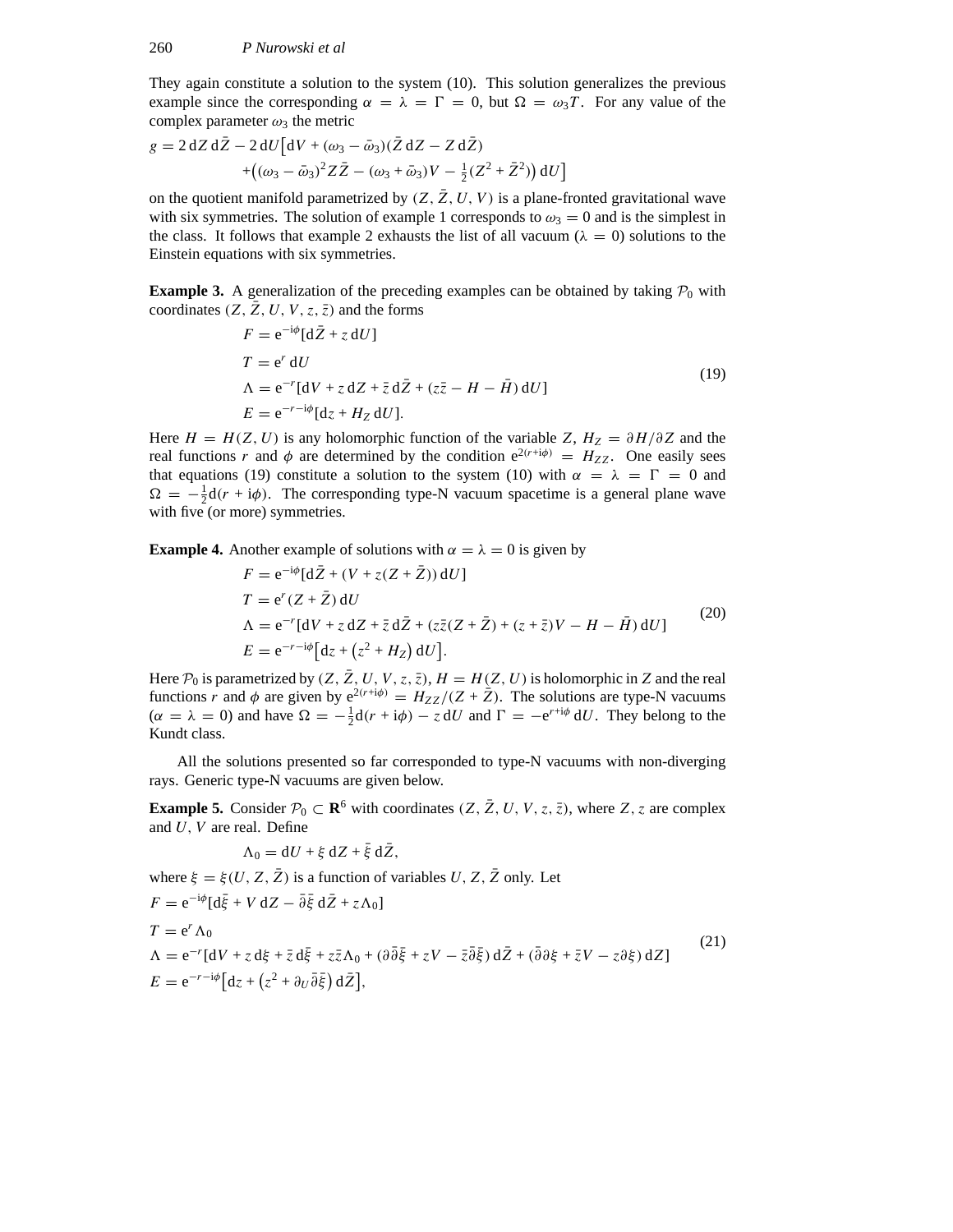where  $\partial_U = \partial/\partial U$ ,  $\partial = \partial_Z - \xi \partial_U$  and real functions *r* and  $\phi$  are determined by  $e^{2(r+i\phi)} =$  $-\partial_U^2 \overline{\partial} \overline{\xi}/(V + \overline{\partial} \xi)$ . It follows that if the function  $\xi$  satisfies the equations

$$
\partial \partial_U \bar{\partial} \bar{\xi} = 0 \qquad \text{Im } \partial \partial \bar{\partial} \bar{\xi} = 0
$$

then the above forms satisfy the system (10) with  $\alpha = \lambda = 0$  and  $\Omega = -\frac{1}{2}d(r + i\phi) - z d\overline{Z}$ and  $\Gamma = -e^{r+i\phi} dZ$ . The corresponding spacetimes are of type N.

It follows from the results of Plebanski  $[12]$  that examples 3–5 constitute all the solutions to the vacuum type-N Einstein equations.

#### **5. From the Einstein spacetime to the differential system**

We first briefly summarize the Cartan method of analysing *G*-structures (see [4] for more details).

Let *X* be an *n*-dimensional manifold and  $[(\theta^i)]$ ,  $i = 1, ..., n$ , be a class of *n* linearly independent 1-forms on  $X$  such that two representatives  $\{\theta^i\}$  and  $\{\theta'^i\}$  are in the same class iff there exists an element  $(a_j^i) \in G$  of a certain group *G* such that  $\theta'^i = a_j^i \theta^j$ . Now, suppose that we have two sets  $\{\theta^{i}\}\$  and  $\{\theta^{i}\}\$  of *n* linearly independent 1-forms on *X*. The *G*-structure equivalence question is: does there exists a (local) diffeomorphism  $\phi$  of  $\chi$  such that

$$
\phi^*(\theta'^i) = a_j^i \theta^j \tag{22}
$$

for some *G*-valued function  $a_j^i$  on  $\mathcal{X}$ . In other words, does the system of differential equations (22), for  $\phi$ , have a solution? This question is not easy to answer, since the right-hand side of (22) is undetermined. Elie Cartan associates with the forms  $\{\theta^i\}$  and  $\{\theta'^i\}$  two systems of 1-forms  $\Omega_{\mu}$  and  $\Omega'_{\mu}$  on a manifold  $\hat{\mathcal{X}}$  of dimension  $\hat{n} \geq n$ . Then he shows that equations like (22) for  $\phi$  have a solution iff a simpler system

$$
\hat{\phi}^* \Omega'_{\mu} = \Omega_{\mu} \tag{23}
$$

of differential equations for a diffeomorphism  $\hat{\phi}$  of  $\hat{\mathcal{X}}$  has a solution. Examples are known (e.g. CR structures [2]) where the Cartan procedure produces  $k > \hat{n}$  1-forms  $\Omega_{\mu}$  of which  $\hat{n}$  are linearly independent. Then decomposing  $k - \hat{n}$  of the dependent 1-forms  $\Omega_{\mu}$  onto the basis of  $\hat{n}$  independent ones we obtain functions  $f_I$  (coefficients of the decompositions) which if (23) has a solution have to satisfy  $\hat{\phi}^*(f'_I) = f_I$ . The advantage of these equations for  $\hat{\phi}$  is that they are not differential equations. If the procedure gives enough independent functions  $f_I$  then by the implicit function theorem the whole problem reduces to evaluating whether a certain Jacobian is non-degenerate.

In this section we show that any conformally non-flat Einstein spacetime defines a differential system as in theorem 1. We consider the bundle  $P$  of null directions of an Einstein spacetime and study its natural *G*-structure using the Cartan method described above. This enables us to define a differential system on  $P$  that has all the properties of  $(I, P_0)$ . Here the arguments presented in [9] are approached from a different point of view.

Let  $(M, g)$  be a four-dimensional Lorentzian (not necessarily Einstein) manifold. Consider the set  $\Sigma_x$  of all null directions outgoing from a given point  $x \in M$ . This set is topologically a sphere  $S^2$ —the celestial sphere of an observer situated at *x*  $\dagger$ . The points of this sphere can be parametrized by a complex number *z* belonging to the Argand plane  $C \cup \{\infty\}$ . A direction associated with  $z \neq \infty$  is generated by a null vector

$$
k(z) = k + z\overline{z}l - zm - \overline{z}\overline{m}.
$$
\n<sup>(24)</sup>

† We consider outgoing directions from *x*. In this sense directions generated by, for example, *k* and −*k* are considered to be different and two vector fields generate the same direction if an only if they differ by a multiple of a positive real function on *M*.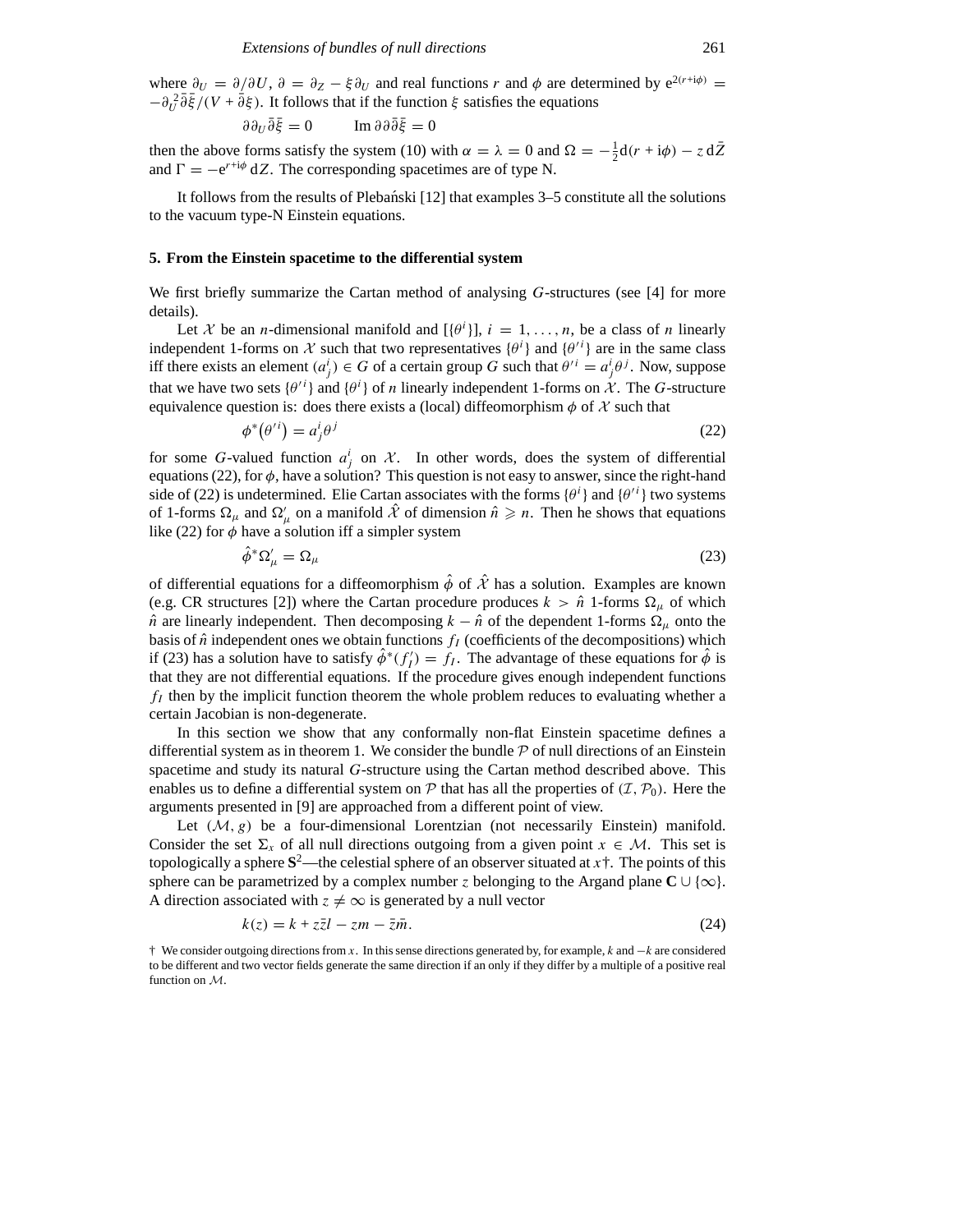With  $z = \infty$  we associate a direction generated by the vector *l*. Conversely, given a null direction outgoing from  $x$  we find that it is either parallel to the vector  $l$  or can be represented by only one null vector  $k(z)$  such that  $g(k(z), l) = -1$ . It follows that such a vector  $k(z)$  has necessarily the form (24), and that it defines a certain  $z \in \mathbb{C}$ . If a direction is parallel to *l* we associate with it  $z = \infty$ .

We define a fibre bundle  $P = \bigcup_{x \in \mathcal{M}} \Sigma_x$  over *M*, so that the two-dimensional spheres  $\Sigma_x$ are its fibres. The canonical projection  $\pi: \mathcal{P} \to \mathcal{M}$  is defined by  $\pi(\Sigma_x) = x$ . The following geometrical objects existing on *P* are relevant in the present paper (see [6] for details).

- The Levi-Civita connection associated with the metric *g* on *M* distinguishes a horizontal space in TP. In this way for any point  $p \in \mathcal{P}$  we have a natural splitting of its tangent space onto a direct sum  $T_p \mathcal{P} = V_p \bigoplus H_p$ , where  $H_p$  is a four-dimensional horizontal space and  $V_p$  is a two-dimensional vertical space. The vertical space  $V_p$  is tangent to the fibre  $\Sigma_{\pi(p)}$  at the point *p*. Thus  $V_p$  has a natural complex structure related to the complex structure on the sphere  $S^2$ . The complexification of  $V_p$  splits into eigenspaces  $V_p^+$  and  $V_p^$ of this complex structure. We have a horizontal lift  $\tilde{v}$  of any vector *v* from  $\pi(p) \in M$  to *P*. This is such a vector  $\tilde{v}$  at *p* that  $\tilde{v} \in H_p$  and  $\pi_*(\tilde{v}) = v$ .
- A Lorentzian metric  $\tilde{g}$  can be defined on  $P$  by the requirements that
	- (a) the scalar product of any two horizontal vectors determined by  $\tilde{g}$  is the same as the scalar product with respect to *g* of their push forwards to *M*,
	- (b) the scalar product of any two vertical vectors with respect to  $\tilde{g}$  is equal to their scalar product in the natural metric on the two-dimensional sphere (this is consistent since vertical vectors can be considered tangent vectors to  $S^2$ ),
	- (c) any two vectors such that one is horizontal and the other is vertical are orthogonal with respect to  $\tilde{g}$ .
- There is a natural congruence of oriented lines on  $P$  which is tangent to the horizontal lifts of null directions from *M*. It is defined by the following recipe. Take any null vector *k* at  $x \in \mathcal{M}$ . This represents a certain null direction  $p(k)$  outgoing from *x*. Correspondingly, this defines a point  $p = p(k)$  in the fibre  $\pi^{-1}(x)$ . Lift *k* horizontally to *p*. This defines  $\tilde{k}$ which generates a certain direction outgoing from  $p \in \mathcal{P}$ . Repeating this procedure for all directions outgoing from  $x \in M$  we attach to any point of  $\pi^{-1}(x)$  a unique direction. If we do this for all points of *M*, we define a field of directions on *P* which, according to its construction and the properties of  $\tilde{g}$ , is null. Since we considered outgoing null directions the integral curves of this field are oriented. They form the desired null congruence. This congruence is called the null spray on *P* [13].

Let X be any non-vanishing vector field tangent to the null spray on  $P$ . Let  $\Lambda'$  be a real 1-form on *P* defined by  $\Lambda' = -\tilde{g}(X)$ . Since *X* is defined up to a multiplication by a strictly positive real function on  $P$  then  $\Lambda'$  is also specified up to a multiplication by a real strictly positive function, say  $1/A > 0$ , on  $P$ 

$$
\Lambda' \to \Lambda = \frac{1}{A} \Lambda', \qquad A > 0.
$$

With the horizontal space in  $P$  one associates another 1-form. This is a complex 1-form  $E'$  on *P* such that for any  $p \in \mathcal{P}$  we have  $E'(H_p) = E'(V_p^-) = 0$  and  $E' \wedge \overline{E}' \neq 0$ . This is defined up to a multiplication by a non-vanishing complex function, say 1*/w*, on *P*

$$
E' \to E = \frac{1}{w} E'.
$$

It is now easy to see that the metric  $\tilde{g}$  on  $P$  can be expressed as

$$
\tilde{g} = 2\left(\frac{1}{|w|^2}E'\overline{E}' + \Delta'T' + F'\overline{F}'\right)
$$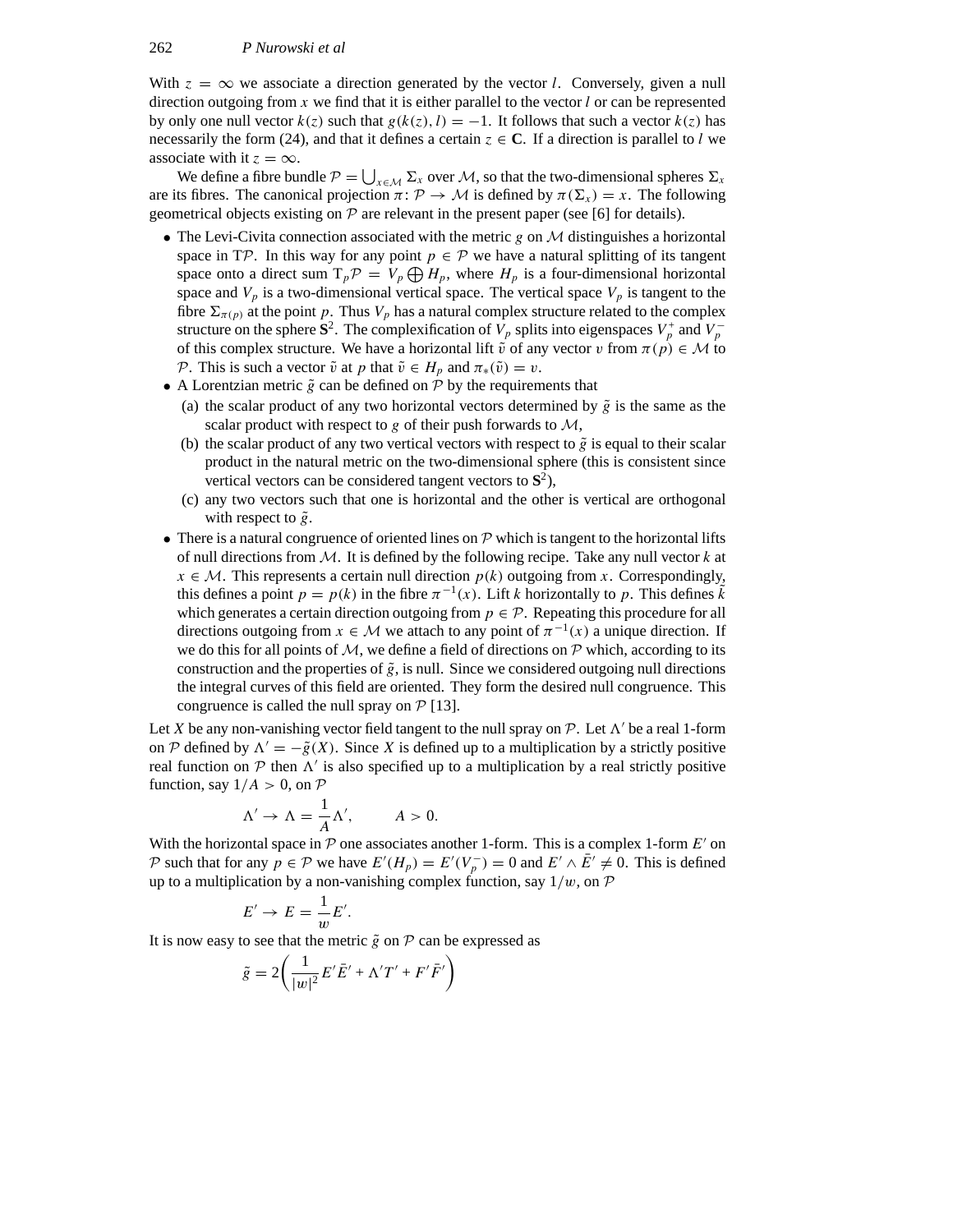for some choice of the 1-forms  $T'$  (real) and  $F'$  (complex) on  $P$ . The above expression can be considered a definition of the forms  $F'$  and  $T'$ . These are given up to the following transformations:

$$
F' \to F = e^{i\phi}(F' + \bar{y}\Lambda'),
$$
  
\n
$$
T' \to T = A(T' + \bar{y}\bar{F}' + yF' + y\bar{y}\Lambda'),
$$

where  $\phi$  (real) and *y* (complex) are some functions on  $\mathcal{P}$ .

It follows that the forms  $(F', T', \Lambda', E')$  may be expressed in terms of the ordered null cotetrad (7) and the corresponding connection by

$$
\begin{aligned}\n\Lambda' &= L + z\bar{z}K + z\bar{M} + \bar{z}M, \\
F' &= M + zK, \\
E' &= dz + \Gamma_{32} + z(\Gamma_{21} + \Gamma_{43}) + z^2\Gamma_{14}, \\
T' &= K,\n\end{aligned} \tag{25}
$$

where *z* is given by (24) and we omit the pull-back symbol  $\pi^*$  in expressions such as  $\pi^*(\Gamma_{32})$ , etc.

In this way we see that the bundle  $P$  of null directions of any spacetime  $M$  is equipped with the class of six 1-forms  $[(F', \overline{F}', T', \Lambda', E', \overline{E}')]$  defined above. Following Elie Cartan this class of forms can be used to study all the invariant properties of the underlying Lorentzian geometry. Thus, we consider a class of 1-forms  $[(F', \overline{F}', T', \Lambda', E', \overline{E}')]$  on  $\mathcal P$  with the following properties.

- (a)  $\Lambda'$ ,  $T'$  are real- and  $F'$ ,  $E'$  are complex-valued 1-forms on  $P$ .
- (b)  $F' \wedge \overline{F}' \wedge T' \wedge \overline{\Lambda}' \wedge E' \wedge \overline{E}' \neq 0$  at each point *p* of *P*.
- (c) Two sets of forms  $(F, \bar{F}, T, \Lambda, E, \bar{E})$  and  $(F', \bar{F}', T', \Lambda', E', \bar{E}')$  are in the same class iff

$$
\Lambda = \frac{1}{A} \Lambda',\tag{26}
$$

$$
F = e^{i\varphi} (F' + \bar{y} \Lambda') \tag{27}
$$

$$
T = A(T' + \bar{y}\bar{F}' + yF' + y\bar{y}\Lambda')
$$
 (28)

$$
E = \frac{1}{w}E'.
$$
\n<sup>(29)</sup>

Here  $A > 0$ ,  $\varphi$  (real)  $y, w \neq 0$  (complex) are arbitrary functions on  $\mathcal{P}$ .

(d) A particular set of forms that belong to the considered class is given explicitly by (25).

Given the representation (25) of the forms we calculate their differentials. These read as follows:

$$
d\Lambda' = \bar{E}' \wedge F' + E' \wedge \bar{F}' + [\gamma - \bar{\omega}_z] \Lambda' \wedge F' + [\bar{\gamma} - \omega_{\bar{z}}] \Lambda' \wedge \bar{F}' + [\omega + \bar{\omega}] \Lambda' \wedge T', \tag{30}
$$

$$
dF' = E' \wedge T' + [-\gamma_{\bar{z}} + 2\bar{\gamma}_z + \bar{\omega}_{z\bar{z}}]F' \wedge \Lambda' - \bar{\gamma}_{\bar{z}}\bar{F}' \wedge \Lambda' + [\bar{\omega}_{\bar{z}} + \bar{\gamma}]\Lambda' \wedge T'
$$
  
+ 
$$
+[\bar{\gamma} + \omega_{\bar{z}}]\bar{F}' \wedge F' + [\omega - \bar{\omega}]F' \wedge T', \qquad (31)
$$

$$
dT' = -\gamma_{z\bar{z}} F' \wedge \Lambda' - \bar{\gamma}_{z\bar{z}} \bar{F}' \wedge \Lambda' - [\gamma_{\bar{z}} + \bar{\gamma}_{z}] \Lambda' \wedge T' + [\bar{\omega}_{z} - \omega_{z} - 2\gamma] T' \wedge F'
$$
  
+
$$
+ [\bar{\gamma}_{z} - \gamma_{\bar{z}} + \bar{\omega}_{z\bar{z}} - \omega_{z\bar{z}}] F' \wedge \bar{F}' + [\omega_{\bar{z}} - \bar{\omega}_{\bar{z}} - 2\bar{\gamma}] T' \wedge \bar{F}', \qquad (32)
$$

$$
dE' = 2\gamma E' \wedge F' + 2\gamma_{\bar{z}}\Lambda' \wedge E' - 2\omega_{\bar{z}}E' \wedge \bar{F}' + 2\omega E' \wedge T'
$$
  
+
$$
\Phi T' \wedge F' + \Psi T' \wedge \bar{F}' - \frac{1}{2}\Phi_{\bar{z}\bar{z}}\Lambda' \wedge \bar{F}' + \left[\frac{1}{12}\Psi_{zz} + \frac{1}{12}R\right]F' \wedge \Lambda'
$$
  
-
$$
-\frac{1}{4}\Psi_{\bar{z}}[T' \wedge \Lambda' + F' \wedge \bar{F}'] - \frac{1}{2}\Phi_{\bar{z}}[T' \wedge \Lambda' - F' \wedge \bar{F}'], \tag{33}
$$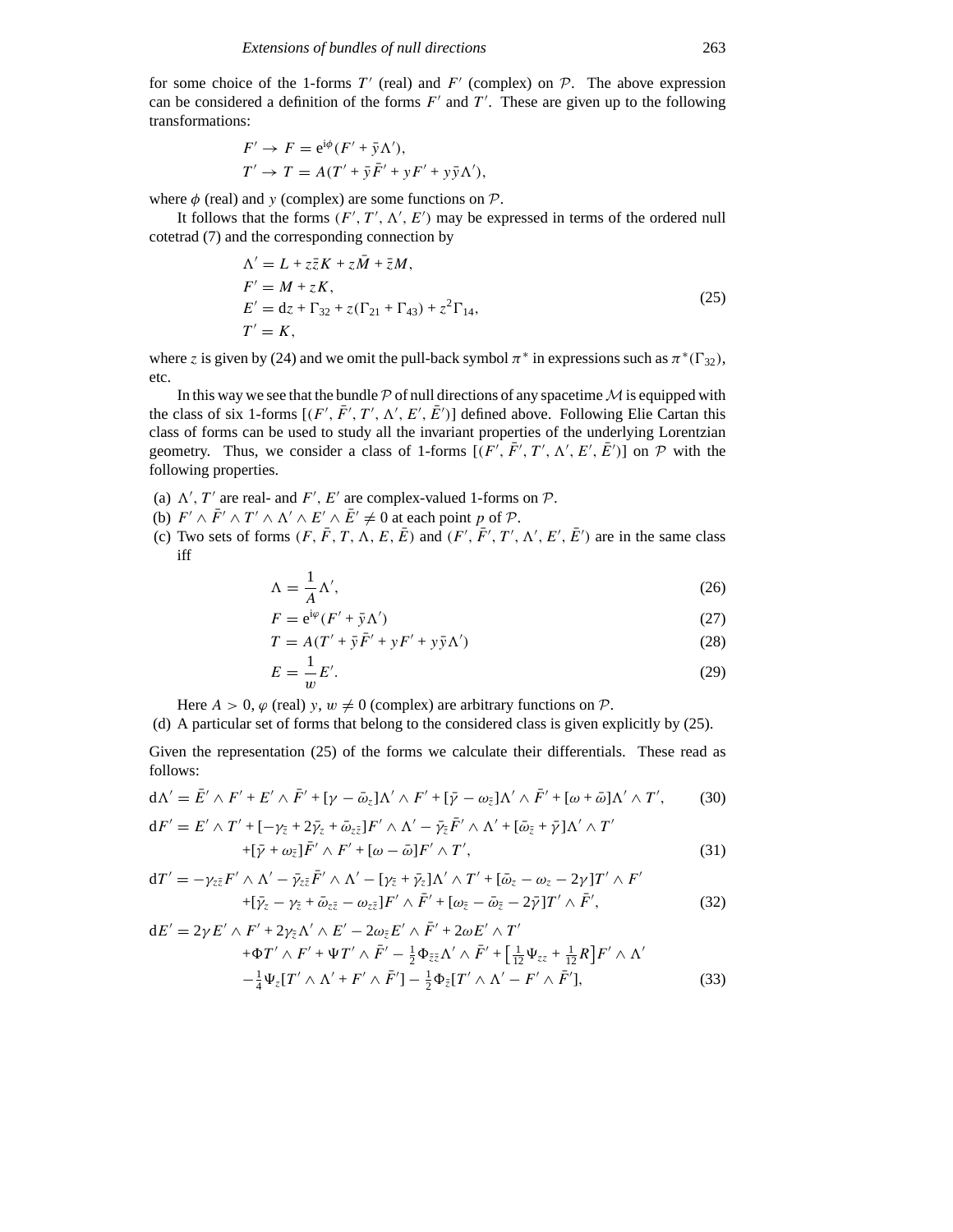where we have used the following abbreviations:

$$
2\gamma = \Gamma_{211} + \Gamma_{431} + 2z\Gamma_{141} - \bar{z}(\Gamma_{214} + \Gamma_{434}) - 2z\bar{z}\Gamma_{144},
$$
  
\n
$$
2\omega = \Gamma_{213} + \Gamma_{433} + z(2\Gamma_{143} - \Gamma_{211} - \Gamma_{431}) - \bar{z}(\Gamma_{212} + \Gamma_{432})
$$
\n(34)

$$
+z\overline{z}(\Gamma_{214} + \Gamma_{434} - 2\Gamma_{142}) - 2z^2\Gamma_{141} + 2z^2\overline{z}\Gamma_{144},
$$
\n(35)

$$
\Phi = \frac{1}{2}S_{33} - \bar{z}S_{23} - zS_{13} + z\bar{z}(S_{12} + S_{34}) + \frac{1}{2}\bar{z}^2S_{22} + \frac{1}{2}z^2S_{11} \n- \bar{z}^2zS_{24} - z^2\bar{z}S_{14} + \frac{1}{2}z^2\bar{z}^2S_{44},
$$
\n(36)

$$
\Psi = \Psi_4 - 4\Psi_3 z + 6\Psi_2 z^2 - 4\Psi_1 z^3 + \Psi_0 z^4, \tag{37}
$$

and the subscript *z* (or  $\bar{z}$ ) denotes the derivative with respect to *z* (or  $\bar{z}$ ).

It follows that the differential of  $E<sup>'</sup>$  carries all the information about the Ricci tensor and the Weyl coefficients  $\Psi_{\mu}$ . In particular, the equation

$$
dE' \wedge \Lambda' \wedge \bar{F}' \wedge E' \equiv 0,\tag{38}
$$

which is the same as

$$
\Phi \equiv 0,\tag{39}
$$

is equivalent to the Einstein equations for the 4-metric. Similarly,

$$
dE' \wedge \Lambda' \wedge F' \wedge E' \equiv 0,\tag{40}
$$

which is the same as

$$
\Psi \equiv 0,\tag{41}
$$

is equivalent to the conformal flatness of the metric. The equation

$$
\Psi = 0 \tag{42}
$$

is also important. It has at most four solutions at each fibre in  $P$  over a given point  $x \in M$ . These four points, via (24), correspond to four principal null directions at *x*.

One easily discovers that both of the equations (38) and (40) are invariant under the transformations  $(26)$ – $(29)$  of the forms. On the other hand, in the differentials of the six considered 1-forms there are terms which may be transformed to zero by an appropriate choice of the gauge  $(26)$ – $(29)$ . Our aim now will be to use this gauge to obtain the simplest possible form of the differentials (30)–(33).

We start our analysis with the forms  $(F, \bar{F}, T, \Lambda, E, \bar{E})$  of (26)–(29), in which  $(F', \bar{F}', \bar{F}')$  $T'$ ,  $\Lambda'$ ,  $E'$ ,  $\overline{E}'$ ) are given by (25).

From the geometrical point of view the forms  $(F, \bar{F}, T, \Lambda, E, \bar{E})$  live on a manifold  $C'$  that has higher dimension than  $P$ . Actually, if *p* denotes a generic point of  $P$ , then  $C'$ may be parametrized by  $(p, A, \varphi, y, \bar{y}, w, \bar{w})$ . Thus *C'* is 12-dimensional and the forms  $(F, F, T, \Lambda, E, E)$  are well defined on it.

Calculating the differential of  $\Lambda$  on  $\mathcal{C}'$  we find that

$$
d\Lambda = -d \log A \wedge \Lambda + A^{-1} \{ E' \wedge \bar{F}' + \bar{E}' \wedge F' + [\gamma - \bar{\omega}_z] \Lambda' \wedge F' + [\bar{\gamma} - \omega_{\bar{z}}] \Lambda' \wedge \bar{F}' + [\omega + \bar{\omega}] \Lambda' \wedge T' \}.
$$

This equation suggests the introduction of an auxiliary real-valued 1-form

$$
\Omega + \bar{\Omega} = -d \log A + s_1 F' + \bar{s}_1 \bar{F}' + s_3 T' + s_4 \Lambda' + s_5 E' + \bar{s}_5 \bar{E}'. \tag{43}
$$

The functional coefficients  $s_3$ ,  $s_4$  (real) and  $s_1$ ,  $s_5$  (complex) are for the moment arbitrary. They may be used to eliminate some of the terms in the differential of  $\Lambda$ . Indeed, using  $\Omega + \Omega$  we can rewrite the differential of  $\Lambda$  in the form

$$
d\Lambda = (\Omega + \bar{\Omega}) \wedge \Lambda + \frac{we^{i\varphi}}{A} E \wedge \bar{F} + \frac{\bar{w}e^{-i\varphi}}{A} \bar{E} \wedge F + \Lambda \wedge \{[\gamma - \bar{\omega}_z + s_1]F' + [\bar{\gamma} - \omega_{\bar{z}} + \bar{s}_1]\bar{F}' + [\omega + \bar{\omega} + s_3]T' + [\gamma + s_5]E' + [\bar{\gamma} + \bar{s}_5]\bar{E}'\}.
$$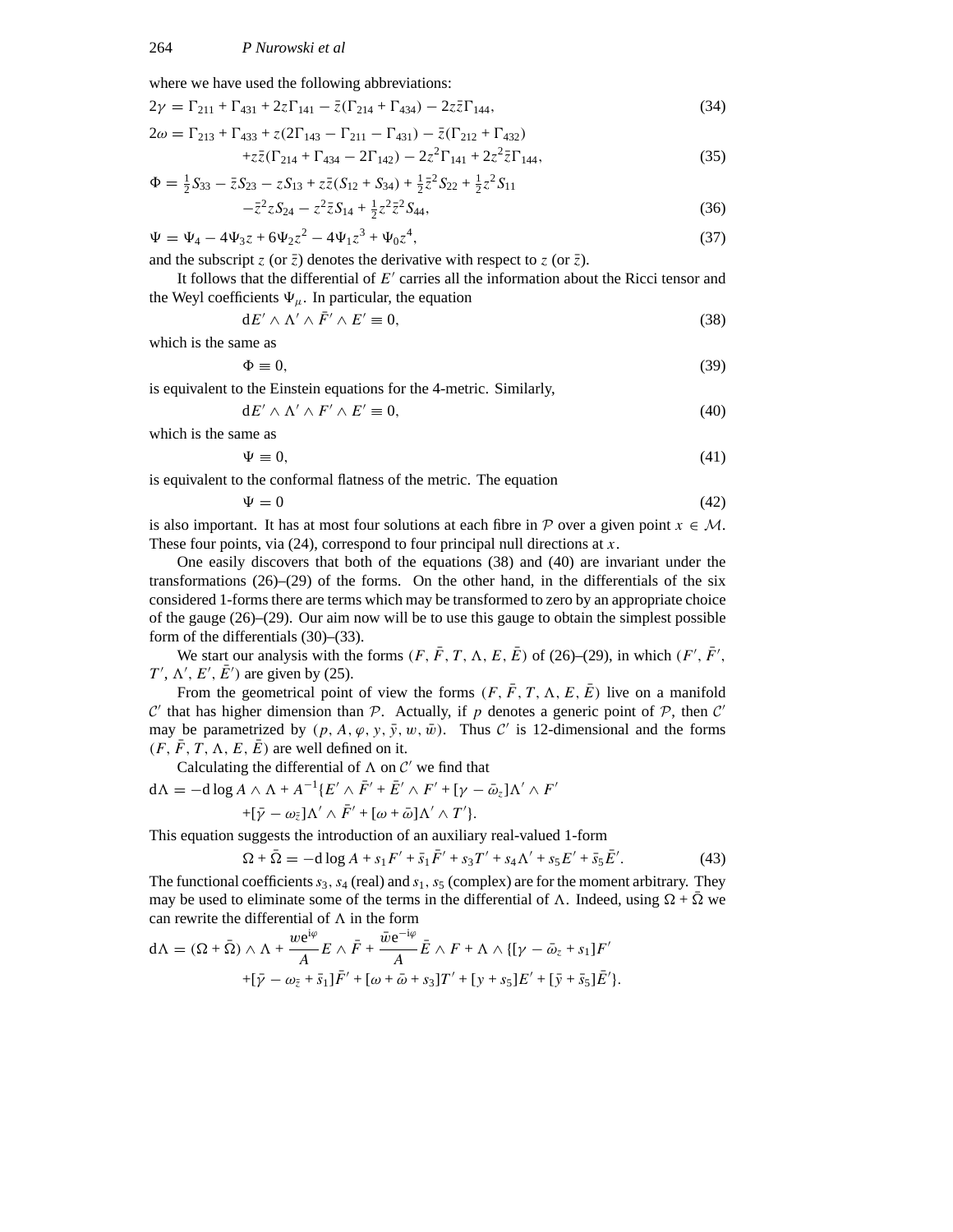This suggests the following choice of  $s_1$ ,  $s_2$  and  $s_5$ :

$$
s_1 = -\gamma + \bar{\omega}_z, \qquad s_3 = -\omega - \bar{\omega}, \qquad s_5 = -y. \tag{44}
$$

With this choice the differential of  $\Lambda$  assumes the form

$$
d\Lambda = (\Omega + \bar{\Omega}) \wedge \Lambda + \frac{we^{i\varphi}}{A} E \wedge \bar{F} + \frac{\bar{w}e^{-i\varphi}}{A} \bar{E} \wedge F.
$$

Now, we can make the first gauge-fixing condition

$$
w = Ae^{-i\varphi}.\tag{45}
$$

This brings the differential of  $\Lambda'$  into the simplest possible form

$$
d\Lambda = (\Omega + \bar{\Omega}) \wedge \Lambda + E \wedge \bar{F} + \bar{E} \wedge F. \tag{46}
$$

Note that the choice (45) uniquely subordinates *A* and  $e^{i\varphi}$  to *w*. Explicitly,  $A = |w|$ ,  $e^{i\varphi} = |w|/w$ . Thus, after this choice, we have

$$
\Lambda = \frac{1}{|w|} \Lambda' \tag{47}
$$

$$
F = \frac{|w|}{w}(F' + \bar{y}\Lambda')\tag{48}
$$

$$
T = |w|(T' + \bar{y}\bar{F}' + yF' + y\bar{y}\Lambda')
$$
\n(49)

$$
E = \frac{1}{w}E'.
$$
\n<sup>(50)</sup>

It is now clear that the set of all the forms  $(F, \bar{F}, T, \Lambda, E, \bar{E})$  is well defined on the 10dimensional manifold *C* parametrized by  $(p, w, \bar{w}, y, \bar{y})$ . The price paid for the passage from  $C'$  to  $C$  is the introduction of a form

$$
\Omega + \bar{\Omega} = -d \log |w| + s_4 \Lambda' - (\omega + \bar{\omega}) T' + (\bar{\omega}_z - \gamma) F' + (\omega_{\bar{z}} - \bar{\gamma}) \bar{F}' - \gamma E' - \bar{\gamma} \bar{E}', \qquad (51)
$$

which is still not fully determined, since the real function  $s_4$  is still arbitrary.

We now pass to the analysis of d*F*, with *F* being given by (48).

One easily calculates that

$$
dF = d \log \frac{|w|}{w} \wedge F + \bar{w} \, d\bar{y} \wedge \Lambda' + \frac{|w|}{w} (dF' + \bar{y} \, d\Lambda'). \tag{52}
$$

This suggests the introduction of two other auxiliary forms,  $\Omega - \overline{\Omega}$  and  $\Gamma$ , on *C*, which are given by

$$
\Omega - \bar{\Omega} = d \log \frac{|w|}{w} + b_1 F' - \bar{b}_1 \bar{F}' + b_3 T' + b_4 \Lambda' + b_5 E' - \bar{b}_5 \bar{E}',\tag{53}
$$

$$
\Gamma = w[dy + c_1 F' + c_2 \bar{F}' + c_3 T' + c_4 \Lambda' + c_5 E' + c_6 \bar{E}'].
$$
\n(54)

Here  $b_3$ ,  $b_4$  (purely imaginary) and  $b_1$ ,  $b_5$ ,  $c_i$  ( $i = 1, 2, ..., 6$ ) (complex) are functions on *C* which should be determined.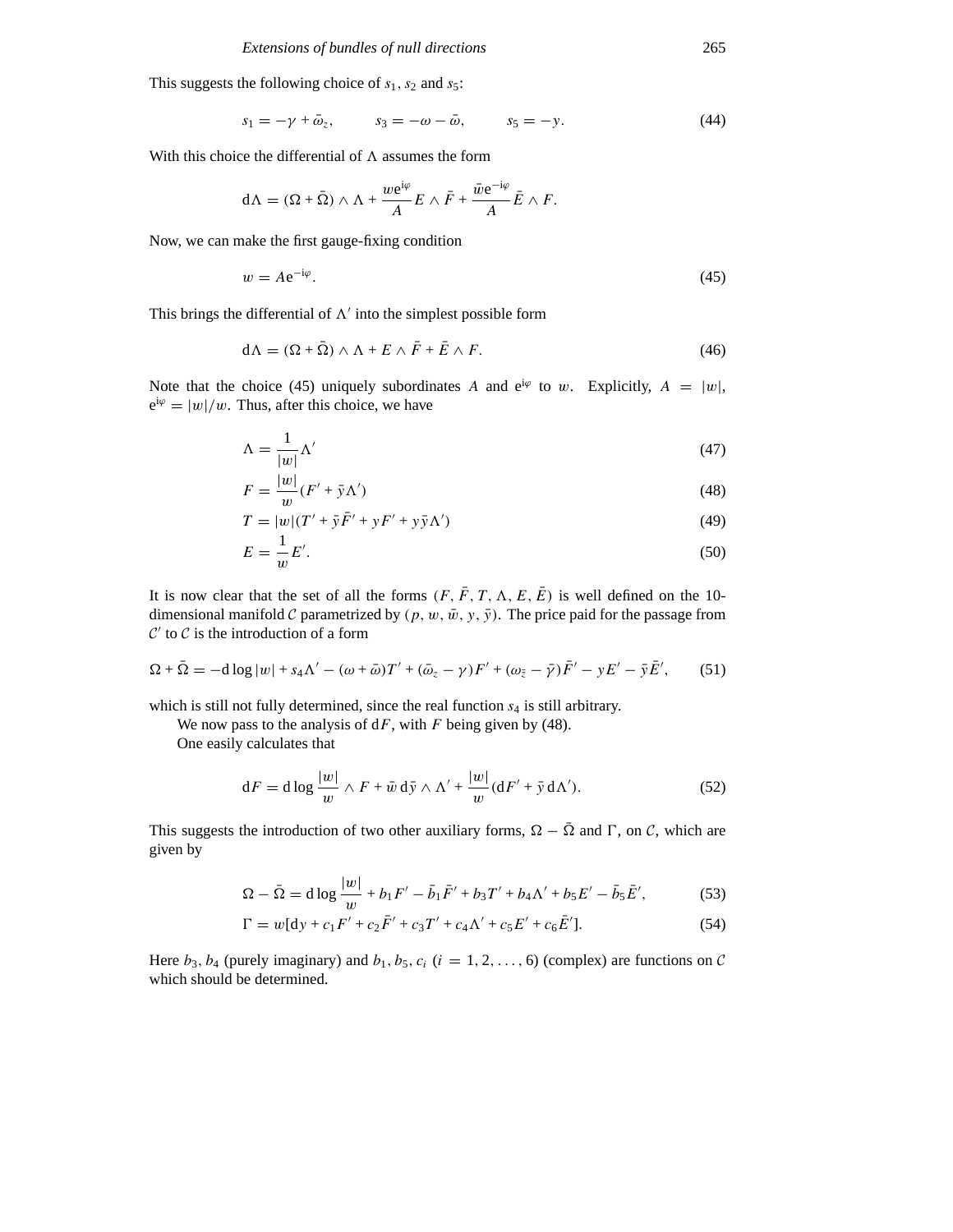Lengthy, but straightforward calculations lead to the following lemma.

**Lemma 1.** *If equation (46) for*  $dA$  *is satisfied then the conditions* 

$$
dF = (\Omega - \bar{\Omega}) \wedge F + \bar{\Gamma} \wedge \Lambda + E \wedge T \tag{55}
$$

$$
dT = T \wedge (\Omega + \bar{\Omega}) + \bar{\Gamma} \wedge \bar{F} + \Gamma \wedge F \tag{56}
$$

*uniquely determine*  $s_4$ ,  $b_\mu$ ,  $c_i$  ( $\mu = 1, 3, 4, 5$ ;  $i = 1, 2, \ldots, 6$ ) and, thus, the forms  $\Omega$  and  $\Gamma$ . *Explicitly, if*  $\Lambda$ *, F, T, E are given by (47)–(50), respectively, then* 

$$
\Omega = -\frac{1}{2}\frac{\mathrm{d}w}{w} + \gamma_{\bar{z}}\Lambda' - \gamma F' + \omega_{\bar{z}}\bar{F}' - \omega T' - yE'
$$
\n(57)

$$
\Gamma = w \left[ dy + (\gamma_{z\bar{z}} + 2y\gamma_{\bar{z}}) \Lambda' + (\gamma_{\bar{z}} + \omega_{z\bar{z}} + 2y\omega_{\bar{z}}) \bar{F}' - (\gamma_{z} + 2y\gamma) F' - (\gamma + \omega_{z} + 2y\omega) T' - y^{2} E' \right].
$$
\n(58)

Thus, on *C* the 1-forms  $(F, \bar{F}, T, \Lambda, E, \bar{E}, \Omega, \bar{\Omega}, \Gamma, \bar{\Gamma})$  given by (47)–(50), (25), (57), (58) are well defined. They satisfy the differential equations (46), (55), (56). From now on we analyse these forms.

Straightforward calculations lead to the following expression for the differential of d*E*:

$$
dE = 2\Omega \wedge E + \frac{1}{|w|^2} \Phi T \wedge F + \frac{\bar{w}}{w} \Big[ \frac{1}{2} \Phi_{\bar{z}\bar{z}} + \Phi_{\bar{z}} \bar{y} + \Phi \bar{y}^2 \Big] \bar{F} \wedge \Lambda + \frac{1}{w} \Big[ \Psi y - \Phi \bar{y} + \frac{1}{4} \Psi_z - \frac{1}{2} \Phi_{\bar{z}} \Big] \bar{F} \wedge F - \frac{1}{w} \Big[ \Psi y + \Phi \bar{y} + \frac{1}{4} \Psi_z + \frac{1}{2} \Phi_{\bar{z}} \Big] T \wedge \Lambda + \frac{1}{w^2} \Psi T \wedge \bar{F} + \Big[ \frac{1}{12} \Psi_{zz} + \frac{1}{12} R + \frac{1}{2} \Psi_{z} y + \Psi y^2 \Big] F \wedge \Lambda.
$$
 (59)

The following three cases are of particular interest.

- (**A**) The metric *g* of the 4-manifold *M* satisfies Einstein equations  $R_{ij} = \lambda g_{ij}$  and is conformally non-flat. This case is characterized by  $\Phi \equiv 0$  and  $\Psi \not\equiv 0$ .
- (**B**) The metric *g* is conformally flat but not Einstein. This case corresponds to  $\Psi \equiv 0$ ,  $\Phi \not\equiv 0$ .
- (**C**) The metric *g* is of constant curvature. This means that  $\Psi \equiv \Phi \equiv 0$ .

Only in the first two cases is there a unique way of fixing the gauge for  $(F, \bar{F}, T, \Lambda, E, \bar{E})$ . Thus in these two cases it is possible to reduce the system of 1-forms from *C* back to *P*. Such a reduction corresponds to an appropriate choice of *y* and *w*. As usual this choice will be such that it implies the vanishing of certain well defined terms in (59). Such an approach is impossible in case (**C**), since in this case there is an immediate reduction of (59) to

$$
dE = 2\Omega \wedge E + \frac{1}{12}R F \wedge \Lambda. \tag{60}
$$

From now on we consider the case (**A**) where the metric is not conformally flat and satisfies Einstein's equations. Imposing the restrictions (**A**) on (59) we immediately see that

$$
dE = 2\Omega \wedge E - \frac{1}{w} \Big[ \Psi y + \frac{1}{4} \Psi_z \Big] [T \wedge \Lambda + F \wedge \bar{F}] - \frac{1}{w^2} \Psi T \wedge \bar{F}
$$
  
+ 
$$
\Big[ \frac{1}{12} \Psi_{zz} + \frac{1}{12} R + \frac{1}{2} \Psi_z y + \Psi y^2 \Big] F \wedge \Lambda.
$$

Assuming that  $\Psi \neq 0$  and making the choice

$$
y = -\frac{1}{4} \frac{\Psi_z}{\Psi} \tag{61}
$$

we bring d*E* to the form

$$
\mathrm{d}E = 2\Omega\wedge E - \frac{1}{w^2}\Psi\bar{F}\wedge T + \left[\frac{1}{12}\Psi_{zz} - \frac{1}{16}\frac{\Psi_z^2}{\Psi} + \frac{1}{12}R\right]F\wedge\Lambda.
$$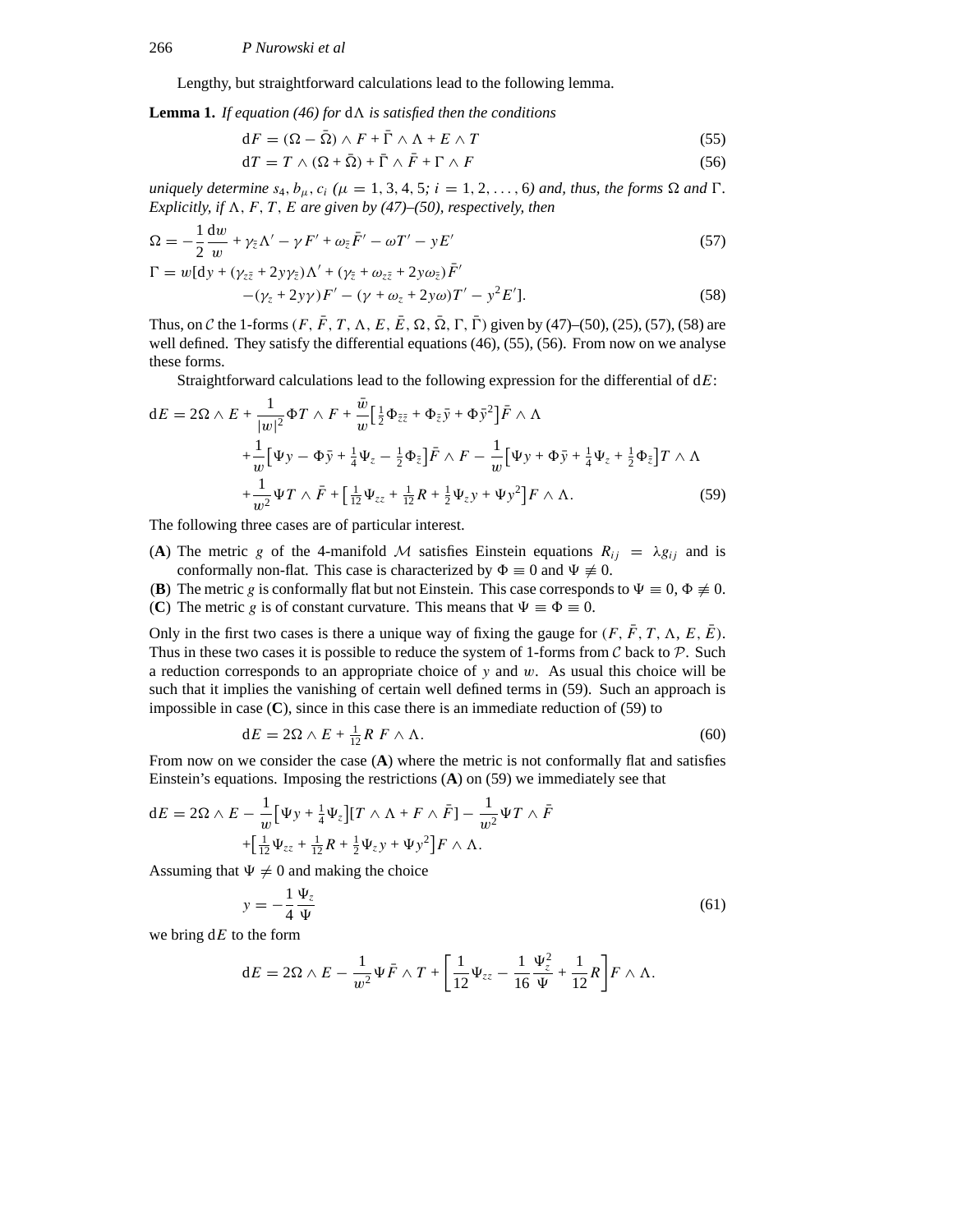Now the last gauge-fixing condition can be made by demanding that

$$
\omega^2 = -\Psi. \tag{62}
$$

This determines *w* up to a sign

$$
w = \pm i(\Psi)^{1/2}.
$$
 (63)

Now, the expressions (61) and (63) can be substituted into the 1-forms  $(F, \bar{F}, T, \Lambda, E, \bar{E}, \Omega,$  $\overline{\Omega}$ ,  $\Gamma$ ,  $\overline{\Gamma}$ ) given by (47)–(50), (25), (57) and (58). After such a substitution the dependence of *y*,  $\bar{y}$ ,  $w$ ,  $\bar{w}$  disappears from the forms. Thus they project to  $\mathcal P$  where they are defined uniquely up to signs. This shows that in the case of the Einstein 4-metric we are able to fix the freedom in the choice of our initial 1-forms of (26)–(29), everywhere on  $P$  except at points where  $\Psi$ vanishes. As we know such vanishing occurs on sections of  $P$  corresponding to the principal null directions on  $M$ . It is possible to overcome this difficulty by changing the topology of each fibre of  $P$ . This possibility was studied by one of us in [9]. Summing up we have the following theorem.

**Theorem 2.** *Let M be a four-dimensional Lorentzian manifold and let P be its corresponding bundle of null directions. Suppose that the metric g on M satisfies the Einstein equations*  $R_{ij} = \lambda g_{ij}$  *and is not conformally flat. Then on P, apart the points that correspond to principal null directions, there exist preferred forms*  $(F, \bar{F}, T, \Lambda, E, \bar{E})$ *, which are in the class (26)–(29), forms*  $(\Omega, \overline{\Omega}, \Gamma, \overline{\Gamma})$  *and a function*  $\alpha$  *such that* 

$$
d\Lambda = (\Omega + \bar{\Omega}) \wedge \Lambda + E \wedge \bar{F} + \bar{E} \wedge F
$$
  
\n
$$
dF = (\Omega - \bar{\Omega}) \wedge F + \bar{\Gamma} \wedge \Lambda + E \wedge T
$$
  
\n
$$
dT = T \wedge (\Omega + \bar{\Omega}) + \bar{\Gamma} \wedge \bar{F} + \Gamma \wedge F
$$
  
\n
$$
dE = 2\Omega \wedge E + \bar{F} \wedge T + \alpha \Lambda \wedge F.
$$
\n(64)

*The forms are given by*

$$
\Lambda = \frac{1}{|\Psi|^{1/2}} \Lambda',
$$
\n
$$
F = \varepsilon i \left( \frac{\bar{\Psi}}{\Psi} \right)^{1/4} \left[ F' - \frac{1}{4} (\log \bar{\Psi})_{\bar{z}} \Lambda' \right], \qquad \varepsilon = \pm 1,
$$
\n
$$
T = |\Psi|^{1/2} \left[ T' - \frac{1}{4} (\log \Psi)_{z} F' - \frac{1}{4} (\log \bar{\Psi})_{\bar{z}} \bar{F}' + \frac{1}{16} |(\log \Psi)_{z}|^{2} \Lambda' \right],
$$
\n
$$
E = \frac{\varepsilon i}{|\Psi|^{1/2}} \left( \frac{\bar{\Psi}}{\Psi} \right)^{1/4} E',
$$
\n
$$
\Omega = -\frac{1}{4} d \log \Psi + \gamma_{\bar{z}} \Lambda' - \gamma F' + \omega_{\bar{z}} \bar{F}' - \omega T' + \frac{1}{4} (\log \Psi)_{z} E',
$$
\n
$$
\Gamma = -\varepsilon i |\Psi|^{1/2} \left( \frac{\Psi}{\bar{\Psi}} \right)^{1/4} \left[ -\frac{1}{4} d (\log \Psi)_{z} + (\gamma_{z\bar{z}} - \frac{1}{2} (\log \Psi)_{z} \gamma_{\bar{z}}) \Lambda' + (\gamma_{\bar{z}} + \omega_{z\bar{z}} - \frac{1}{2} (\log \Psi)_{z} \omega_{\bar{z}}) \bar{F}' - (\gamma_{z} - \frac{1}{2} (\log \Psi)_{z} \gamma) F' - (\gamma_{z} - \frac{1}{2} (\log \Psi)_{z} \omega) T' - \frac{1}{16} (\log \Psi)_{z}^{2} E' \right],
$$

 $\mathbf{w}$ *here*  $(\Lambda', F', T', E')$  *are given by (25),*  $\gamma$ ,  $\omega$ ,  $\Psi$  *are those of (34)–(37) and*  $\alpha$  *is given by* 

$$
\alpha = \frac{1}{16} \frac{\Psi_z^2}{\Psi} - \frac{1}{12} \Psi_{zz} - \frac{1}{12} R.
$$

The forms  $(F, \bar{F}, T, \Lambda, E, \bar{E}, \Omega, \bar{\Omega}, \Gamma, \bar{\Gamma})$  that appear in the above theorem will be called the Cartan-invariant 1-forms for a Lorentzian conformally non-flat Einstein manifold. Together with the function  $\alpha$ , which we call the Cartan-invariant function, they may be used to determine whether two given metrics are locally isometrically equivalent.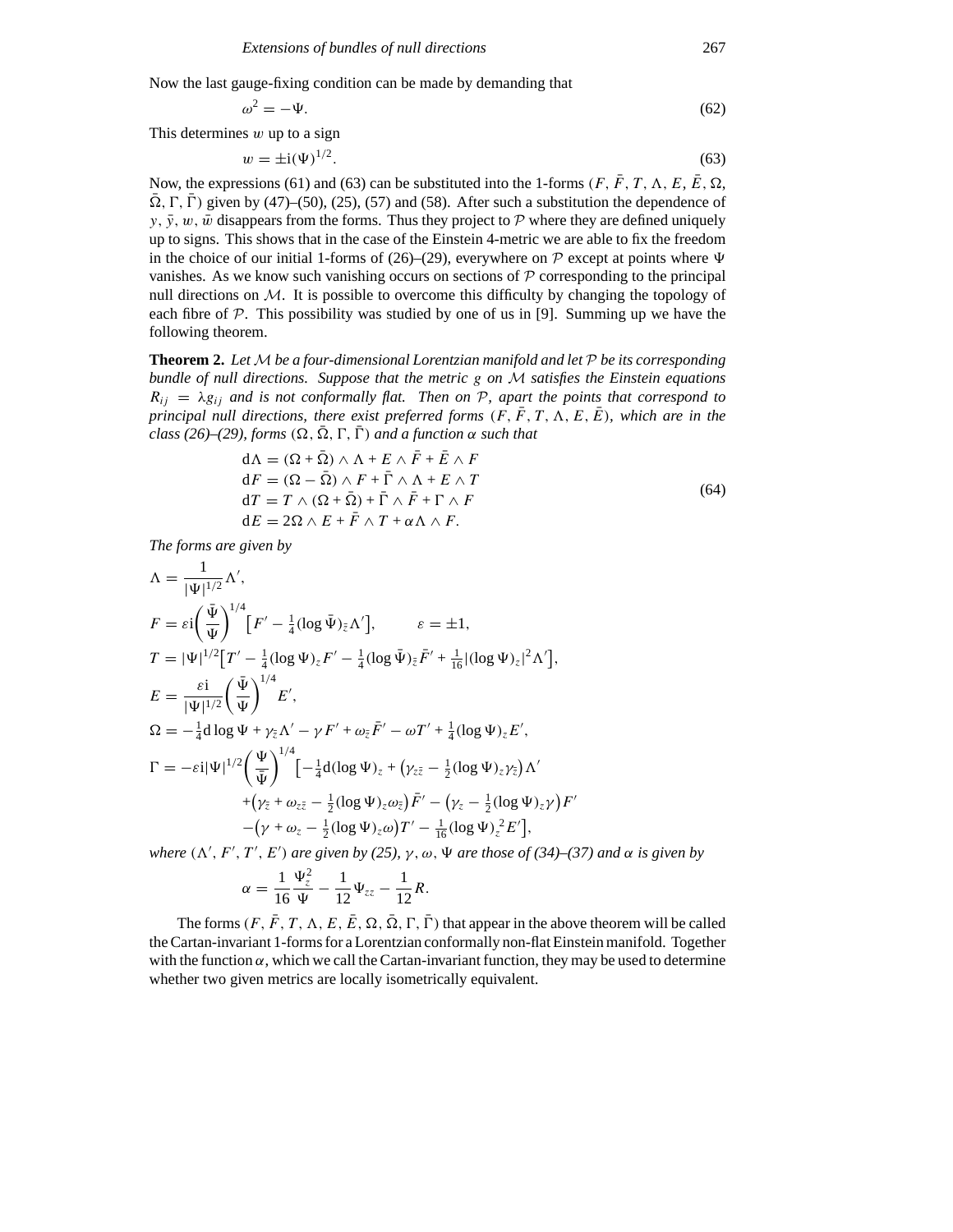# **6. Remarks on the equivalence problem**

Cartan's approach to the question of determining whether or not two given metrics are isometrically equivalent can be given a useful formulation in the context of the previous section. Here we outline the way in which theorem 2 can be used to do this.

Suppose that we are given two Lorentzian metrics *g* and  $\hat{g}$  on two 4-manifolds M and  $\mathcal{M}$ . The metrics are assumed to be Einstein and conformally non-flat. Suppose now that there exists a local isometry between *g* and  $\hat{g}$ , that is a local diffeomorphism  $\phi: \mathcal{M} \to \mathcal{M}$  such that  $\phi^* \hat{g} = g$ . Taking an ordered null cotetrad  $(\hat{M}, \hat{M}, \hat{K}, \hat{L})$  on  $\hat{M}$  and applying to it  $\phi^*$  we obtain the 1-forms

$$
M = \phi^*(\hat{M}), \qquad \bar{M} = \phi^*(\bar{\hat{M}}), \qquad K = \phi^*(\hat{K}), \qquad L = \phi^*(\hat{L}).
$$
 (65)

Due to the isometric property of  $\phi$  we find that  $(M, \overline{M}, K, L)$  constitutes a null cotetrad for *g* on *M*. Now we use the cotetrads  $(M, \bar{M}, K, L)$  on *M* and  $(\hat{M}, \bar{\hat{M}}, \hat{K}, \hat{L})$  on  $\hat{M}$  to calculate the Cartan invariants on the corresponding bundles of null directions  $P$  and  $\hat{P}$ . Let *z* and  $\hat{z}$  be fibre coordinates on  $P$  and  $\hat{P}$  related to the cotetrads  $(M, \overline{M}, K, L)$  and  $(\hat{M}, \overline{\hat{M}}, \hat{K}, \hat{L})$  by the formulae analogous to (24). Then theorem 2 yields two sets of the Cartan-invariant 1-forms:  $(F, \overline{F}, T, \Lambda, E, \overline{E}, \Omega, \overline{\Omega}, \Gamma, \overline{\Gamma})$  on  $P$  and  $(\hat{F}, \hat{\overline{F}}, \hat{T}, \hat{\Lambda}, \hat{E}, \hat{\overline{E}}, \hat{\Omega}, \hat{\overline{\Omega}}, \hat{\Gamma}, \hat{\overline{\Gamma}})$  on  $\hat{\mathcal{P}}$ . In addition, a pair of Cartan invariants *α* and *α*ˆ may be easily calculated. It follows from the definition of the Cartan invariants and (65) that the map  $\hat{p}$ :  $\hat{p} \to \hat{p}$  defined by  $\hat{p}(x^i, z, \bar{z}) = (\phi(x^i), z, \bar{z})$ has the property that

$$
\hat{p}^*(\hat{\Lambda}) = \Lambda, \qquad \hat{p}^*(\hat{T}) = T, \qquad \hat{p}^*(\hat{F}) = \pm F, \qquad \hat{p}^*(\hat{E}) = \pm E,
$$
\n(66)

$$
\hat{p}^*(\hat{\Omega}) = \Omega, \qquad \hat{p}^*(\hat{\Gamma}) = \pm \Gamma, \tag{67}
$$

$$
\hat{p}^*(\hat{\alpha}) = \alpha. \tag{68}
$$

This proves the following proposition.

**Proposition 3.** Any (local) diffeomorphism  $\phi$ :  $\mathcal{M} \rightarrow \hat{\mathcal{M}}$  which is an isometry between g and  $\hat{g}$  generates a (local) diffeomorphism  $\hat{p}$ :  $P \rightarrow \hat{P}$  which satisfies (66)–(68).

To prove the converse we need the following lemma.

**Lemma 2.** A diffeomorphism  $\hat{p}$ :  $\mathcal{P} \rightarrow \hat{\mathcal{P}}$  satisfying (66)–(68) induces a diffeomorphism  $\phi \colon \mathcal{M} \to \hat{\mathcal{M}}$  *such that the following diagram:* 

$$
\mathcal{P} \xrightarrow{\hat{p}} \hat{\mathcal{P}}
$$
  
\n
$$
\downarrow \pi \qquad \downarrow \hat{\pi}
$$
  
\n
$$
\mathcal{M} \xrightarrow{\phi} \hat{\mathcal{M}}
$$
  
\n(69)

*commutes.*

**Proof.** *P* is foliated by the fibres  $\Sigma_x$  of the fibration  $\pi: \mathcal{P} \to \mathcal{M}$ . This foliation, which we denote by *V*, is such that each of the forms  $(F, \bar{F}, T, \Lambda)$  vanishes when restricted to its leaves  $\Sigma_r$ <sup>†</sup>. An analogous foliation  $\hat{V}$  exists on  $\hat{\mathcal{P}}$ . Our aim is to prove that two points from the same leaf of  $V$  cannot be transformed by  $\hat{p}$  to different leaves of  $\hat{V}$ . To do this, observe that the diffeomorphism property of  $\hat{p}$  implies that the leaves of the foliation *V* are transformed by  $\hat{p}$ to non-intersecting two-dimensional submanifolds of  $\hat{\mathcal{P}}$ . Moreover, equations (66) guarantee

 $\dagger$  This is consistent, since the forms  $(F, \bar{F}, T, \Lambda)$  constitute a closed differential ideal due to the equations (64).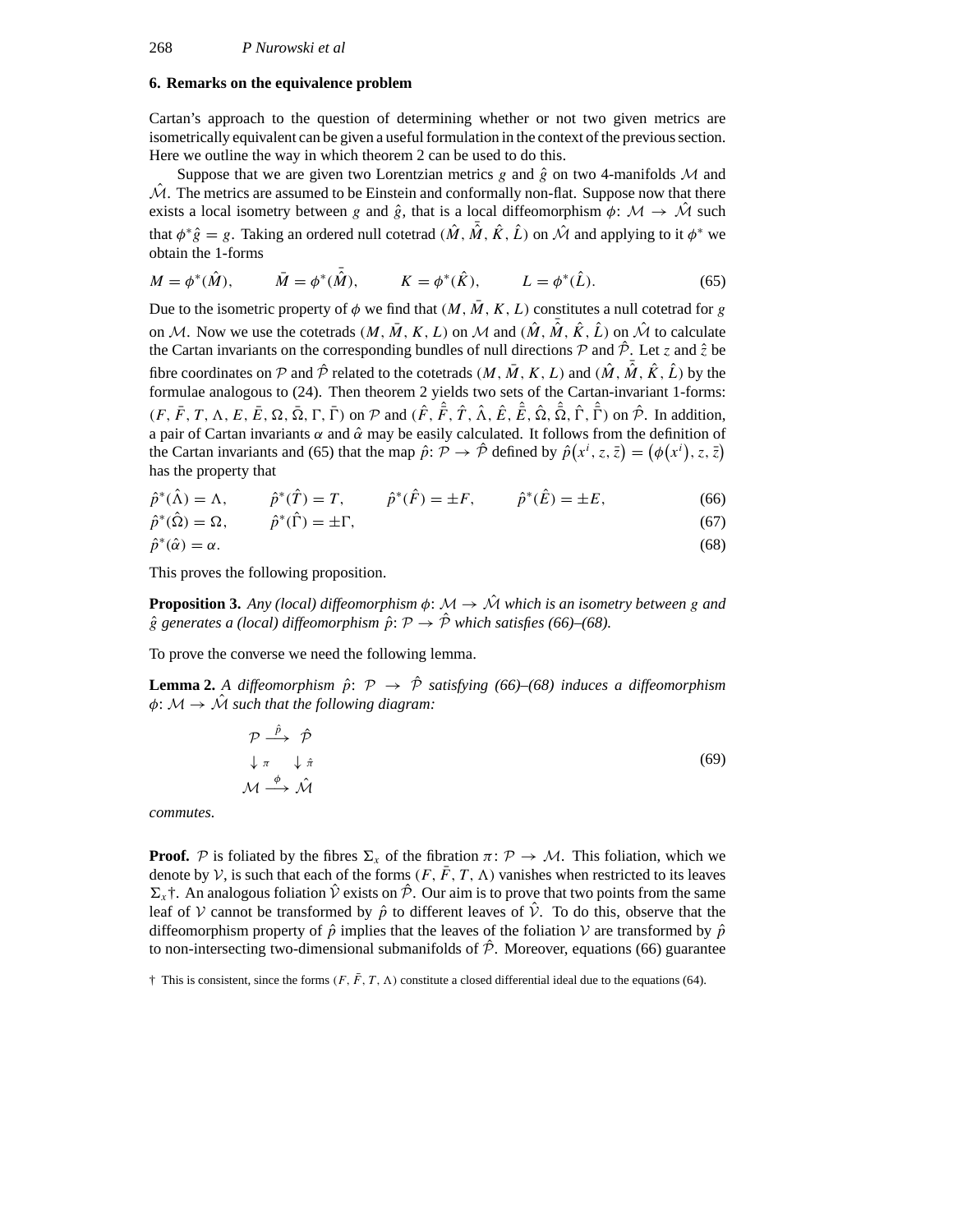that each of the forms  $(\hat{F}, \hat{F}, \hat{T}, \hat{\Lambda})$  identically vanishes when restricted to any of these 2manifolds. Thus, the set of all  $\hat{p}(\Sigma_x)$ ,  $x \in \mathcal{M}$ , defines a foliation  $\hat{p}(V)$  of  $\hat{\mathcal{P}}$  which possesses all the properties of  $\hat{V}$ . Due to the uniqueness of such a foliation, which follows from the Frobenius theorem,  $\hat{p}(V) \equiv \hat{V}$ . This, in particular, means that points from a given leaf of  $V$ are transformed by  $\hat{p}$  to the same leaf of  $\hat{V}$ . Thus the map  $\hat{p}$ :  $\mathcal{P} \to \hat{\mathcal{P}}$  projects to the map  $\phi \colon \mathcal{M} \to \hat{\mathcal{M}}$ . This map, by definition, has the property (69). This proves the lemma.  $\phi: \mathcal{M} \to \hat{\mathcal{M}}$ . This map, by definition, has the property (69). This proves the lemma.

Now, conversely to proposition 3, we have

**Proposition 4.** *If there exists a diffeomorphism*  $\hat{p}$ :  $\mathcal{P} \rightarrow \hat{\mathcal{P}}$ *, which satisfies equations (66)– (68), then the metrics*  $g$  *and*  $\hat{g}$  *are isometrically equivalent.* 

To prove this, consider  $\phi$  of lemma 2 and observe that diagram (69) implies that

$$
\hat{p}^*\hat{\pi}^*\hat{g} = \pi^*\phi^*\hat{g}.\tag{70}
$$

On the other hand, since  $\hat{\pi}^* \hat{g} = 2(\hat{F}\hat{F} - \hat{T}\hat{\Lambda})$  and  $\pi^* g = 2(F\bar{F} - T\Lambda)$ , applying (66) gives  $\hat{p}^* \hat{\pi}^* \hat{g} = \pi^* g$ . Comparison of this with (70) yields  $\phi^* \hat{g} = g$ . This proves proposition 4.

It follows that we have the following algorithm for checking the local isometric equivalence of 4-metrics.

- (a) Calculate the Petrov types of the metrics  $g$  and  $\hat{g}$ . If the Petrov types are different then the metrics are not equivalent.
- (b) If the Petrov types are the same calculate the Cartan-invariant 1-forms  $(F, \bar{F}, T, T)$  $\hat{A}, E, \overline{E}, \Omega, \overline{\Omega}, \Gamma, \overline{\Gamma}$  on  $\mathcal{P}$  and  $(\hat{F}, \hat{F}, \hat{T}, \hat{\Lambda}, \hat{E}, \hat{E}, \hat{\Omega}, \hat{\Omega}, \hat{\Gamma}, \hat{\Gamma})$  on  $\hat{\mathcal{P}}$ . Also calculate the Cartan-invariant functions  $\alpha$  and  $\hat{\alpha}$ .
- (c) Search for a diffeomorphism  $\hat{p}$ :  $\mathcal{P} \rightarrow \hat{\mathcal{P}}$  which satisfies (66)–(68). The metrics are (locally) equivalent if and only if such a  $\hat{p}$  exists.

To perform step (c) one needs to solve differential equations such as, for example,  $\hat{p}^*(\hat{T}) = T$ for  $\hat{p}$ . This may be not easy. To avoid this difficulty the following alternative procedure can be used. Recall that the forms  $(F, \bar{F}, T, \Lambda, E, \bar{E})$  (respectively,  $(\hat{F}, \hat{\bar{F}}, \hat{T}, \hat{\Lambda}, \hat{E}, \hat{\bar{E}})$ ) are linearly independent at each point of  $P$  (respectively,  $\hat{P}$ ). We can therefore use the basis  $(F, \bar{F}, T, \Lambda, E, \bar{E})$  (respectively,  $(\hat{F}, \hat{F}, \hat{T}, \hat{\Lambda}, \hat{E}, \hat{E})$ ) to decompose the forms  $(\Omega, \bar{\Omega}, \Gamma, \bar{\Gamma})$  $(\text{respectively, } (\hat{\Omega}, \hat{\bar{\Omega}}, \hat{\Gamma}, \hat{\bar{\Gamma}}))$  onto them. These decompositions

$$
\Omega = \omega_1 F + \omega_2 \bar{F} + \omega_3 T + \omega_4 \Lambda + \omega_5 E + \omega_6 \bar{E}
$$
  

$$
\Gamma = \gamma_1 F + \gamma_2 \bar{F} + \gamma_3 T + \gamma_4 \Lambda + \gamma_5 E + \gamma_6 \bar{E}
$$

define coefficients  $\omega_i$ ,  $\gamma_i$ , and the analogous coefficients  $\hat{\omega}_i$ ,  $\hat{\gamma}_i$  for  $\hat{\Omega}$ ,  $\hat{\Gamma}$ . The functions  $\omega_i$ ,  $\gamma_i$ ,  $i = 1, 2, \ldots, 6$  will be called the higher-order Cartan-invariant functions for the Lorentzian conformally non-flat Einstein metric *g*.

It is easy to see that some of the higher order Cartan-invariant functions vanish identically. Indeed, from the definitions of  $\Omega$  and  $\Gamma$  given in theorem 2 one easily finds that

 $\omega_5 \equiv \omega_6 \equiv \gamma_6 \equiv 0.$ 

It is also straightforward to see that

$$
\gamma_5 + 3\alpha + \frac{1}{4}R \equiv 0.
$$

By using the Bianchi identities for  $\Psi$  one also obtains the equations

$$
4\omega_4 + \gamma_2 \equiv 4\omega_1 + \gamma_3 \equiv 0.
$$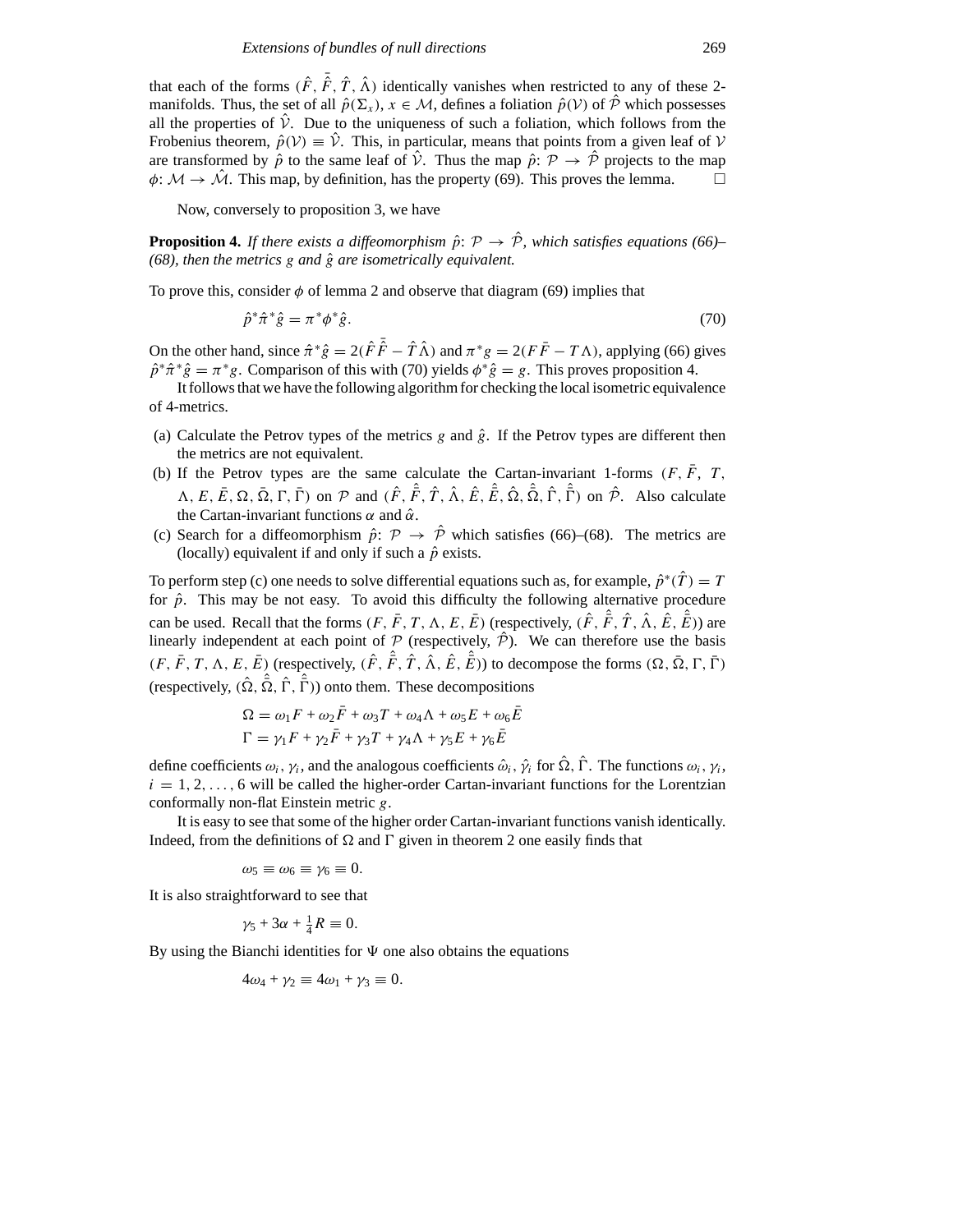Hence we can always write  $\Omega$  and  $\Gamma$  in the form

$$
\Omega = \omega_1 F + \omega_2 \bar{F} + \omega_3 T + \omega_4 \Lambda,
$$
  
\n
$$
\Gamma = \gamma_1 F - 4\omega_4 \bar{F} - 4\omega_1 T + \gamma_4 \Lambda - (3\alpha + \frac{1}{4}R)E,
$$

(cf equation (14)).

Thus the relevant Cartan-invariant functions are:  $\alpha$ ,  $\omega_i$ ,  $i = 1, 2, 3, 4, \gamma_1$ ,  $\gamma_3$  and their complex conjugates. *R* is a constant invariant. In terms of these invariants the conditions (67) and (68) for  $\hat{p}$  may be rewritten in the form

$$
\begin{aligned}\n\hat{p}^*(\hat{\alpha}) &= \alpha, \\
\hat{p}^*(\hat{\omega}_1) &= \pm \omega_1, \\
\hat{p}^*(\hat{\omega}_1) &= \omega_1, \\
\hat{p}^*(\hat{\gamma}_1) &= \gamma_1, \\
\hat{p}^*(\hat{\gamma}_2) &= \pm \omega_2, \\
\hat{p}^*(\hat{\omega}_3) &= \omega_3, \\
\hat{p}^*(\hat{\omega}_4) &= \omega_4, \\
\hat{p}^*(\hat{\gamma}_1) &= \gamma_1, \\
\hat{p}^*(\hat{\gamma}_2) &= \pm \gamma_4\n\end{aligned} \tag{71}
$$

It follows that (as is well known) metrics with different scalar curvatures *R* and  $\hat{R}$  are always non-isometric. If  $R = \overline{R}$  then equations (66) and (71) are equivalent to the system (66)–(68). However, the system (66)–(68) includes only two non-differential equations (68) and *(*68*)* for  $\hat{p}$ . On the other hand, the system (66) and (71) includes 14 non-differential equations. These are precisely (71) and their complex conjugates.

Now, suppose that six independent real functions, say  $\hat{f}_1$ ,  $\hat{f}_2$ ,  $\hat{f}_3$ ,  $\hat{f}_4$ ,  $\hat{f}_5$ ,  $\hat{f}_6$  (d $\hat{f}_1 \wedge d\hat{f}_2 \wedge d\hat{f}_4$  $d\hat{f}_3 \wedge d\hat{f}_4 \wedge d\hat{f}_5 \wedge d\hat{f}_6 \neq 0$ , of the real and imaginary parts of the Cartan invariants  $\hat{\alpha}, \hat{\omega}_1, \hat{\omega}_2, \hat{\omega}_3, \hat{\omega}_4, \hat{\gamma}_1, \hat{\gamma}_4$  can be chosen near a point  $\hat{p}_0 \in \hat{\mathcal{P}}^+$ . Taking the corresponding functions  $f_1$ ,  $f_2$ ,  $f_3$ ,  $f_4$ ,  $f_5$ ,  $f_6$  on  $P$  and using equations (71) we find that the map  $\hat{p}$  must satisfy the six independent non-differential equations

$$
\hat{p}^* \hat{f}_i = \varepsilon f_i, \qquad i = 1, 2, ..., 6. \tag{72}
$$

Here  $\varepsilon$  may be either 1 or  $-1$  depending on which of the Cartan invariants we have used. It follows from the implicit function theorem that the six equations (72) uniquely determine the desired map  $\hat{p}^i = \hat{p}^i(p^j)$ . Thus, in this case, to solve the equivalence problem for the two metrics we have to check whether  $\hat{p}$  thus determined satisfies all the remaining equations (71) and the differential equations (66). If it does then the two metrics are isometrically equivalent, otherwise they are not. This solves the equivalence problem for the Lorentzian conformally non-flat Einstein metrics in the generic case. The discussion does not apply to the case when the number of independent functions among the Cartan invariants is less than six. We call such cases degenerate. These are more subtle and will be presented elsewhere‡.

## **7. Elliptic fibrations**

Suppose now that we have six 1-forms  $(F, \bar{F}, T, \Lambda, E, \bar{E})$  defined on an open set  $\mathcal{P}_0$  of  $\mathbb{R}^6$ which satisfy the differential system  $(\mathcal{I}, \mathcal{P}_0)$  of theorem 1. According to this theorem  $\mathcal{P}_0$  is

<sup>†</sup> In such cases it is convenient to use them as a coordinate system on *<sup>P</sup>*ˆ.

<sup>‡</sup> Here we only note that if the number of independent Cartan-invariant functions is less than six, two cases may occur. Either all the Cartan-invariant functions are constant or there exists at least one which is not constant. The former case will be totally analysed in section 8. In the latter case one takes the differential of the non-constant Cartan invariant and decomposes it onto a basis of the Cartan-invariant forms  $(\hat{F}, \hat{\hat{F}}, \hat{T}, \hat{\Lambda}, \hat{E}, \hat{\hat{E}})$ . This produces new Cartan-invariant functions of the next order. In generic cases one can use these to obtain new algebraic equations for  $\hat{p}$ . If in this way we are able to produce six independent algebraic equations for  $\hat{p}$  then we return to the already discussed case. If not, the procedure can be applied once more. There will be, of course, cases in which it is not possible to construct six independent algebraic equations for  $\hat{p}$ . This may occur if, for example, all the Cartan invariants depend only on one variable. In such cases there are symmetries and they may be analysed by using group-theoretical methods.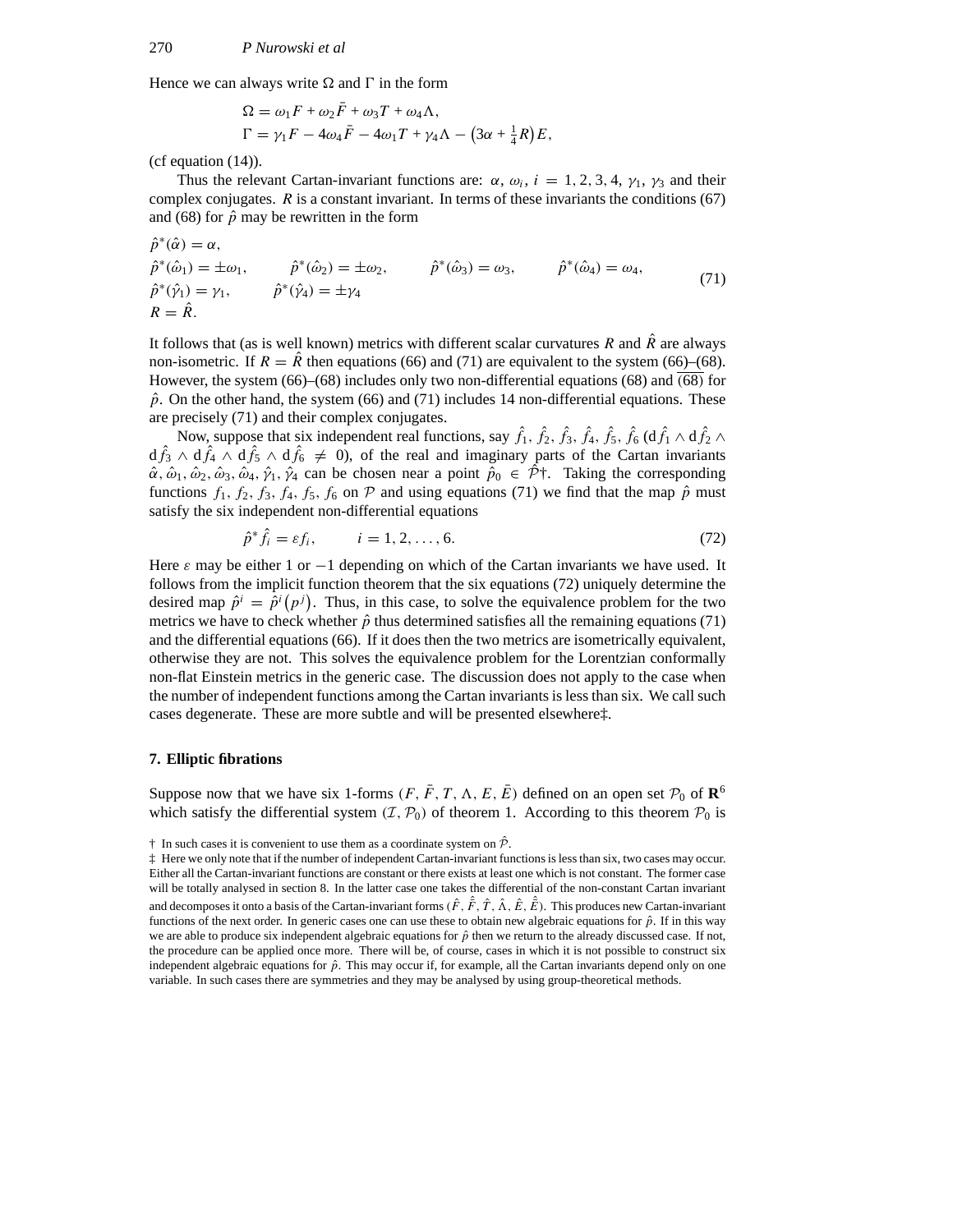foliated by two-dimensional leaves in such a way that it can be considered a fibration over the Einstein conformally non-flat spacetime *M*. Theorem 1 says nothing about the topology of the fibres of  $P_0$  since it deals with local solutions to differential equations (10). Thus, given a solution  $(F, F, T, \Lambda, E, E)$  of the system  $\mathcal I$  on  $\mathcal P_0$  we know only that  $\mathcal P_0$  is foliated by leaves that in the generic case have the topology of an open disc in  $\mathbb{R}^2$ . The question arises as to whether we can extend the solution  $(F, F, T, \Lambda, E, E)$  to a larger fibration  $P$  over  $M$  in such a way that its fibres contain fibres of  $P_0$ , and have a more interesting topology than that of open discs. It follows that given a solution there may be several such extensions. In this section we describe the most natural one, making more explicit the considerations of [9]. The other possibility is discussed in section 8.

A natural way of extending the fibres of  $P_0$  of theorem 1 is as follows. Given  $P_0$  with the system  $I$  on it, one passes to the spacetime  $M$  that is associated with it via theorem 1. Then, using theorem 2, one considers the bundle of null directions *P* for *M* and defines the Cartan-invariant 1-forms  $(F, \bar{F}, T, \Lambda, E, \bar{E})$  on it. These forms satisfy again the system of equations (10). Thus, we have an extension map  $\phi$  from  $P_0$  with its fibres (say, of open disc topology) to  $P$  with fibres being spheres of null directions. The only problem is that some of the forms  $(F, F, T, \Lambda, E, E)$  on P are defined only up to a sign (see theorem 2). To avoid this double-valuedness of  $F$  and  $E$  we again need to extend the fibres of  $\mathcal{P}$ . This is done as follows.

Recall that the Cartan-invariant 1-forms of theorem 2 are defined on *P* by the gauge-fixing conditions (61) and (62). The first of these conditions makes no sense if

$$
\Psi = \Psi_4 - 4\Psi_3 z + 6\Psi_2 z^2 - 4\Psi_1 z^3 + \Psi_0 z^4
$$

is zero. Here  $z \in \mathbb{C} \cup \{ \infty \}$  is a coordinate on a given fibre of *P*. Thus in each fibre of *P* there are at most four points (which via (24) correspond to principal null directions at the spacetime point) at which the above expression vanishes. Consider now the function  $w = \sqrt{-\Psi}$  defined by condition (62). We analyse how *w* changes when we pass along a small loop around a zero of  $\Psi$  in a fibre.

We write  $\Psi = c(z - z_1)(z - z_2)(z - z_3)(z - z_4)$ , where the roots  $z_i$ , *i* = 1, 2, 3, 4 are, in general, different. As is well known, if some of the roots  $z_i$  coincide then the 4-metric is algebraically special. The resulting Petrov types of the 4-metric are:

> *z*1, *z*2, *z*3, *z*<sup>4</sup> all different ←→ Petrov type I  $z_1 = z_2, z_3, z_4$  different  $\longleftrightarrow$  Petrov type II  $z_1 = z_2 \neq z_3 = z_4 \longleftrightarrow$  Petrov type D  $z_1 = z_2 = z_3$ ,  $z_4$  different  $\longleftrightarrow$  Petrov type III  $z_1 = z_2 = z_3 = z_4 \leftrightarrow$  Petrov type N.

Suppose now that we consider a spacetime point for which the metric is of Petrov type I. Consider a loop

$$
z(t) = z_i + \rho e^{it},\tag{73}
$$

 $t \in [0, 2\pi]$  around one of the roots  $z_i$  (say  $z_1$ ) of  $\Psi$ . The loop is supposed to be small  $(\rho \ll 1)$ , so that the value of  $\Psi = \Psi(t)$  at the points of this loop may be approximated by  $\Psi = c(z_1 - z_2)(z_1 - z_3)(z_1 - z_4)\rho e^{it}$ . We can write this fact as  $\Psi = -\sigma_0 e^{i(t+t_0)}$ , where  $\sigma_0 > 0$ and *t*<sub>0</sub> are real constants. Substituting such a  $\Psi$  in  $w = \sqrt{-\Psi}$  we find that  $w = \sqrt{\sigma_0} e^{it_0/2} e^{it/2}$ . Suppose now that we change  $t$  from 0 to  $2\pi$ . This corresponds to the passage from a point  $z(0)$  to itself along the loop. Since  $t/2$  changes its value only by  $\pi$ , then *w* changes sign. To return to the initial value of *w* we need to change *t* from 0 to  $4\pi$ . This shows that the point  $z_1$  is a double-branch point for the function  $w$ . If the metric of the spacetime point under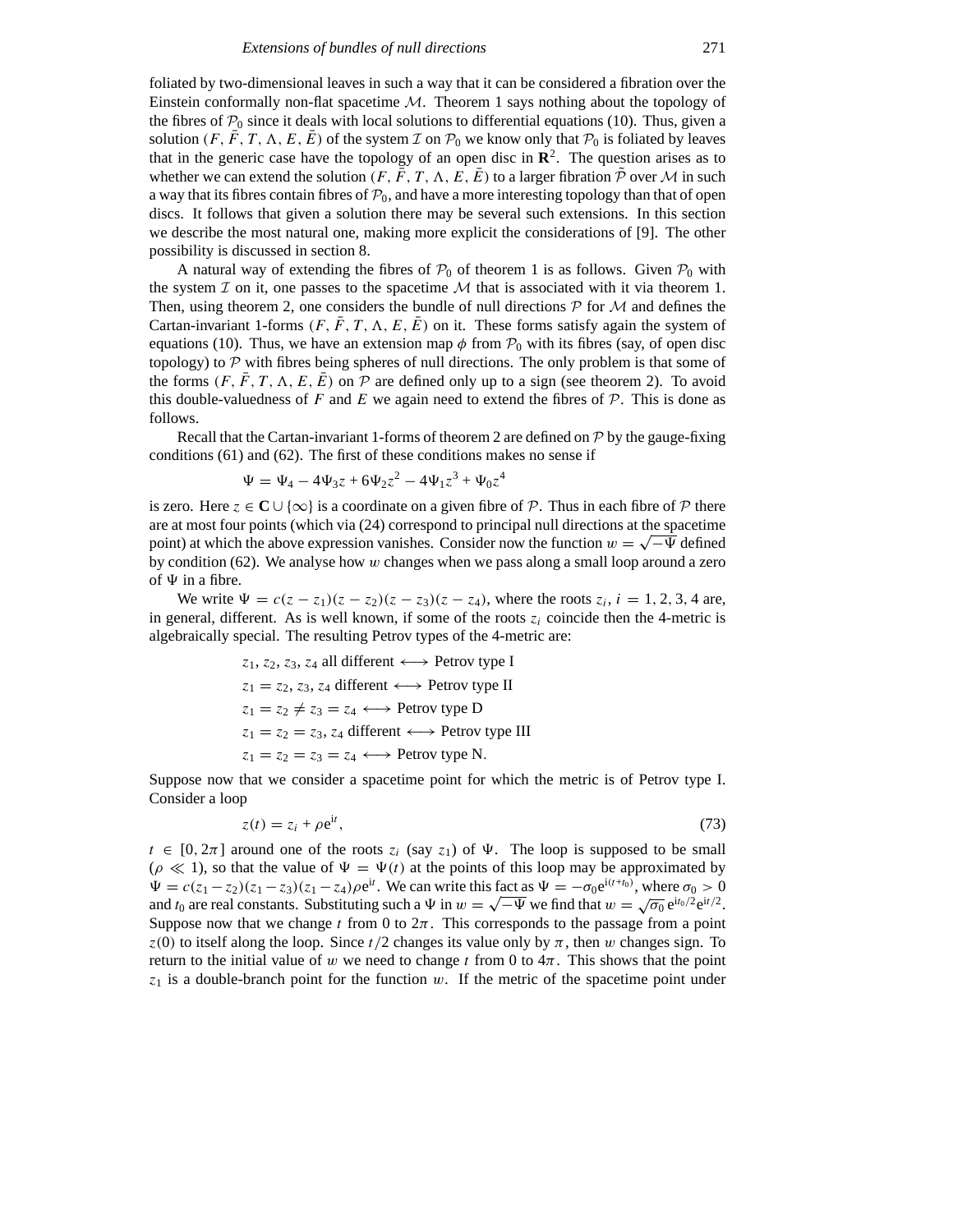consideration is algebraically general the same is true for  $z_2$ ,  $z_3$ ,  $z_4$ . To make the function *w* single-valued we need to extend the *z*-space (a sphere) to a torus. This is obtained by considering two copies of the *z*-spaces (two spheres—the domains on which *w* has a plus and minus sign, respectively) each having two cuts between its points  $z_1$ – $z_2$  and  $z_3$ – $z_4$ , say, with an appropriate identification of the cut edges.

The situation is a bit different if some of the roots  $z_i$  of  $\Psi$  are multiple. It is easy to see that after a passage along a loop around a double or quadruple root the function *w* does not change sign, and that after a passage around a triple root *w* changes sign and returns to its original value only after the second turn. Considering two copies of spheres with appropriate cuts and identifications for all the possible situations we arrive to the following conclusion.

Let *x* be a spacetime point and  $T_x$  its space on which the function *w* is single-valued. If the metric at *x* is:

- algebraically general, then  $T<sub>x</sub>$  has topology of a 2-torus;
- of Petrov type II, then  $T_x$  has topology of a 2-torus with one vanishing cycle;
- of Petrov type D, then  $T_x$  has topology of two 2-spheres touching each other in two different points;
- of Petrov type III, then  $T_x$  has topology of a 2-sphere with one singular point;
- of Petrov type N, then  $T_x$  has topology of two 2-spheres touching each other in one point.

Recall that the origin of the double-valuedness of the Cartan-invariant forms was the doublevaluedness of function  $w$  which we used in their definition via  $(62)$ . Thus it is clear that on a fibration  $\tilde{\mathcal{P}}$  whose fibre over a spacetime point *x* is  $\mathcal{T}_x$  the 1-forms of theorem 2 are single valued, and can have only simple singularities in at most four points at the fibre. This shows that the fibration  $P_0$  on which the system *I* of theorem 1 is satisfied can be naturally extended to the fibration  $P$  whose fibres over a spacetime point  $x$  are tori or their degenerate counterparts, depending on the algebraic type of the metric at *x*. Since fibres with the topology of tori are defined by an algebraic equation  $w^2 = \Psi_4 - 4\Psi_3 z + 6\Psi_2 z^2 - 4\Psi_1 z^3 + \Psi_0 z^4$ , which can be identified with an elliptic curve (possibly degenerate) in  $\mathbb{C}^2$ , we call  $P$  an elliptic fibration [9]. It is clear that it constitutes a double-branched cover of the bundle of null directions over the spacetime.

#### **8. Generalized bundles of null directions and their symmetries**

It is now clear that given the system  $(P_0, \mathcal{I})$  of theorem 1 one has not enough information to determine the topology of the fibres of  $P_0$ . We know that locally  $P_0$  has all the properties of the bundle of null directions over the associated Einstein spacetime and that it can be further extended to the elliptic fibration of the preceding section. However, other extensions are possible. In this section we consider examples of systems  $(\mathcal{P}_0, \mathcal{I})$  of theorem 1 that can have fibres with topologies different from those discussed so far. They correspond to the known Einstein spaces with six-dimensional groups of symmetries.

Because of local equivalence of  $P_0$  and  $P$  we introduce the following definition.

**Definition 1.** A real six-dimensional manifold  $P$  equipped with forms  $(F, \overline{F}, T, \Lambda, E, \overline{E})$ *which satisfy the differential system (10) will be called a generalized Einstein bundle of null directions.*

In this section the letter  $P$  always denotes such bundles.

Via theorems 1 and 2 the forms  $(F, \bar{F}, T, \Lambda, E, \bar{E})$  on  $\mathcal{P}$ , as well as the derived quantities  $\alpha$ ,  $\Omega$  and  $\Gamma$ , may be identified with the Cartan invariants for the associated Einstein spacetime. Thus we will also call them the Cartan invariants for *P*.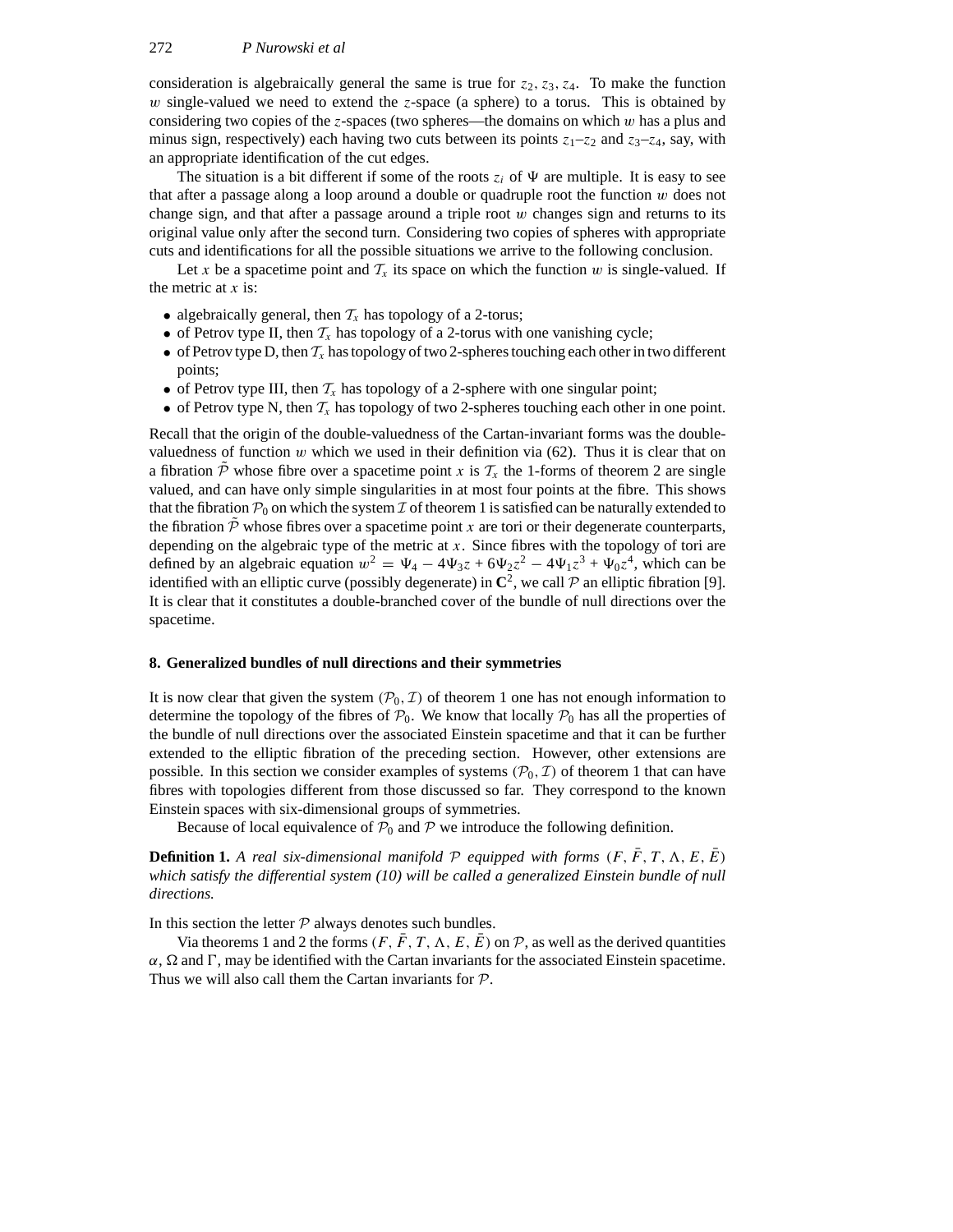**Definition 2.** *We say that P is (locally) symmetric iff there exists a (local) diffeomorphism*  $\phi \colon \mathcal{P} \to \mathcal{P}$  *which preserves the 1-forms*  $(F, \bar{F}, T, \Lambda, E, \bar{E})$ *, i.e. iff* 

$$
\phi^*(F) = \pm F,
$$
  $\phi^*(T) = T,$   $\phi^*(\Lambda) = \Lambda,$   $\phi^*(E) = \pm E.$  (74)

*A real vector field*  $\tilde{X}$  *on*  $P$  *is a symmetry iff* 

$$
\mathcal{L}_{\tilde{X}}F = 0, \qquad \mathcal{L}_{\tilde{X}}T = 0, \qquad \mathcal{L}_{\tilde{X}}\Lambda = 0, \qquad \mathcal{L}_{\tilde{X}}E = 0. \tag{75}
$$

The following lemma shows that all of the Cartan invariants are preserved by a symmetry.

**Lemma 3.** *If*  $\tilde{X}$  *is a symmetry of*  $P$  *then* 

$$
\tilde{X}(\alpha) = 0, \qquad \mathcal{L}_{\tilde{X}}\Omega = 0, \qquad \mathcal{L}_{\tilde{X}}\Gamma = 0, \tag{76}
$$

*where*  $\Omega$ ,  $\Gamma$  *and*  $\alpha$  *are the Cartan invariants of equations (10).* 

To prove this we observe that (75) implies  $\mathcal{L}_{\tilde{X}} d\Lambda = 0$ ,  $\mathcal{L}_{\tilde{X}} dF = 0$ ,  $\mathcal{L}_{\tilde{X}} dT = 0$ ,  $\mathcal{L}_{\tilde{X}} dE = 0$ . Now, combining these equations with (10) we find that

$$
\begin{aligned} [\mathcal{L}_{\tilde{X}}(\Omega + \bar{\Omega})] \wedge \Lambda &= 0, \\ [\mathcal{L}_{\tilde{X}}(\Omega - \bar{\Omega})] \wedge F + [\mathcal{L}_{\tilde{X}}\bar{\Gamma}] \wedge \Lambda &= 0, \\ -\mathcal{L}_{\tilde{X}}(\Omega + \bar{\Omega}) \wedge T + \mathcal{L}_{\tilde{X}}\bar{\Gamma} \wedge \bar{F} + \mathcal{L}_{\tilde{X}}\Gamma \wedge F &= 0, \\ 2[\mathcal{L}_{\tilde{X}}\Omega] \wedge E + \tilde{X}(\alpha) \Lambda \wedge F &= 0. \end{aligned}
$$

Due to the independence of  $(F, \overline{F}, T, \Lambda, E, \overline{E})$  the above equations imply (76). This finishes the proof of lemma 3.

**Definition 3.** A symmetry is called vertical if it has the form  $\tilde{X} = s e + \overline{s} \overline{e}$ , where *s* is any *complex-valued function on*  $P$ *, and*  $(f, \bar{f}, t, l, e, \bar{e})$  *constitute a basis of vector fields on*  $P$ *dual to*  $(F, \overline{F}, T, \Lambda, E, \overline{E})$ .

**Lemma 4.** *The only vertical symmetry of*  $P$  *is*  $\tilde{X} = 0$ *.* 

**Proof.** Let  $\tilde{X}$  be a symmetry of  $\mathcal{P}$ . Its general form is

$$
\tilde{X} = x_1 f + \bar{x}_1 \bar{f} + x_3 t + x_4 l + x_5 e + \bar{x}_5 \bar{e},\tag{77}
$$

where  $x_3$ ,  $x_4$  are real functions. Using the symmetry conditions (75) and the differentials (10),  $(13)$  and  $(14)$  we find that

$$
dx_1 = (\bar{x}_7 - x_7)F - x_5T - x_8\Lambda + x_3E + x_1(\Omega - \bar{\Omega}) + x_4\bar{\Gamma},
$$
\n(78)

$$
dx_3 = -\bar{x}_8 F - x_8 \bar{F} + (x_7 + \bar{x}_7)T - x_3(\Omega + \bar{\Omega}) + \bar{x}_1 \bar{\Gamma} + x_1 \Gamma, \tag{79}
$$

$$
dx_4 = -\bar{x}_5 F - x_5 \bar{F} - (x_7 + \bar{x}_7) \Lambda + \bar{x}_1 E + x_1 \bar{E} + x_4 (\Omega + \bar{\Omega}),
$$
\n(80)

$$
dx_5 = -\alpha x_4 F + x_3 \bar{F} - \bar{x}_1 T + \alpha x_1 \Lambda - 2x_7 E + 2x_5 \Omega,
$$
\n(81)

where  $x_7$  and  $x_8$  are functions whose form is not relevant here. Now, if the symmetry is vertical then  $x_1 = x_3 = x_4 = 0$ . It follows from equation (78) that in such case  $x_5 = 0$ . This implies  $\bar{X} = 0$  which completes the proof.

**Lemma 5.** Any symmetry  $\tilde{X}$  of  $P$  generates a Killing symmetry  $X$  of the metric g on the quotient *4-manifold M* of leaves of the foliation  $\{S_r\}$ *. Moreover, the Lie algebra of symmetries*  $\{X_i\}$  *is isomorphic to the algebra* {*Xi*} *of the corresponding Killing symmetries.*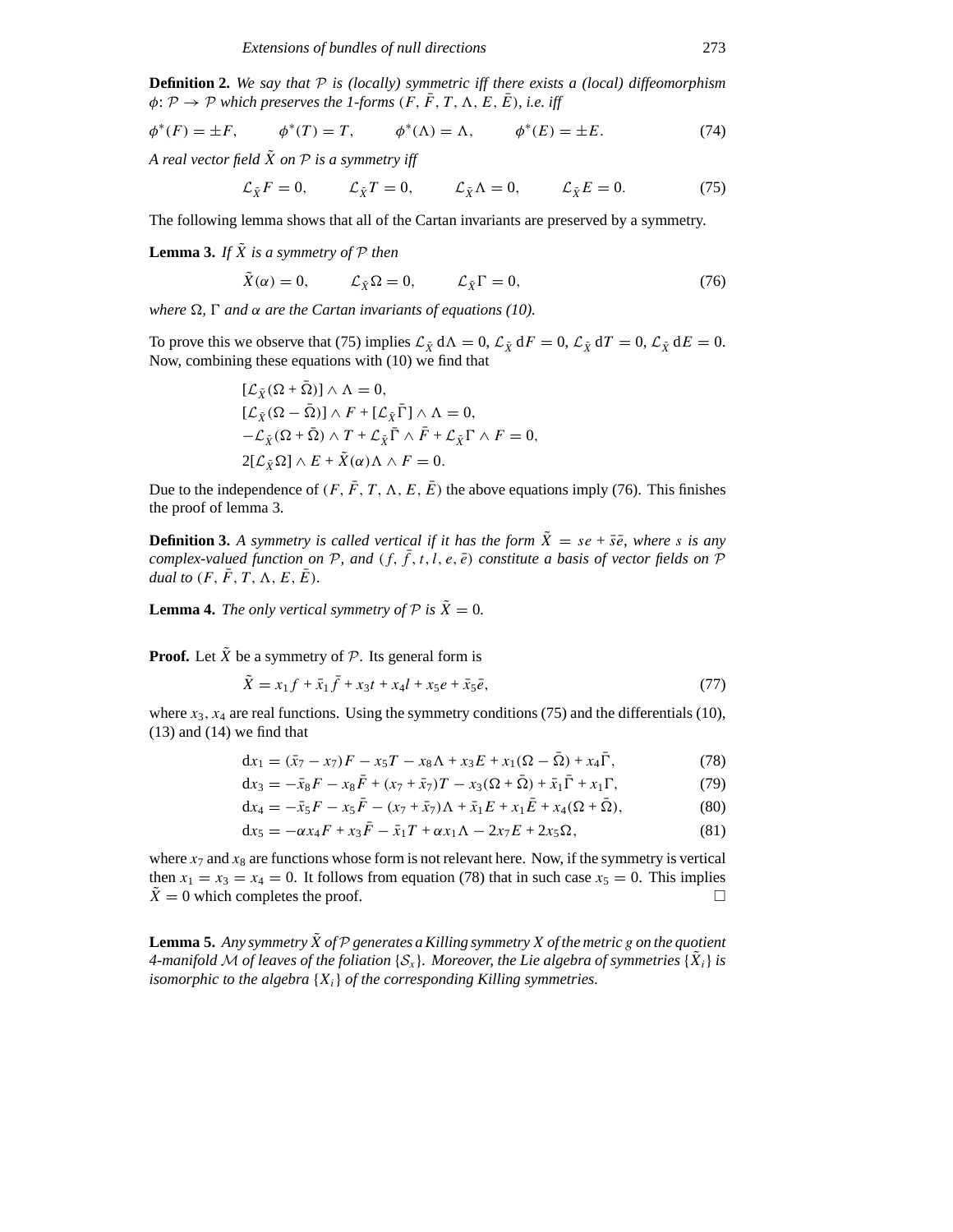**Proof.** We write *X* in its general form (77). Using the conditions (78)–(81) we find  $e(x_i)$ . The differentials (10) imply the form of commutators  $[e, l]$ *,*  $[e, f]$ *,* etc. Combining this with  $e(x_i)$ we find that  $[e, \tilde{X}] = Ue + U'\bar{e}$ , where *U*, *U'* are certain complex functions on  $\tilde{P}$ . This implies that vectors of  $X$  calculated at points of the same leaf of the foliation  $V$  differ by a vertical part  $V = U''e + \overline{U''e}$  only. Thus  $\tilde{X}$  uniquely projects to *X* on *M*. *X* is not zero since any non-zero symmetry *X* has always a non-zero  $(f, f, t, l)$  part. Consider now two non-zero symmetries  $\tilde{X} = X + x_5e + \bar{x}_5\bar{e}$  and  $\tilde{Y} = Y + y_5e + \bar{y}_5\bar{e}$ . Here *X*, *Y* denote  $(f, \bar{f}, t, l)$  parts of  $\tilde{X}$  and  $\tilde{Y}$ , respectively. The commutator of  $\tilde{X}$  and  $\tilde{Y}$  has the form

$$
[\tilde{X}, \tilde{Y}] = [X, Y] + x_5[e, Y] + \bar{x}_5[\bar{e}, Y] - y_5[e, X] + \bar{y}_5[\bar{e}, X] + (x_5\bar{y}_5 - \bar{x}_5y_5)[e, \bar{e}] \text{ modulo } e \text{ and } \bar{e}.
$$

Since for any symmetry  $\tilde{Z}$  we have  $[e, Z] = 0$  modulo *e* and  $\bar{e}$ , then  $[\tilde{X}, \tilde{Y}] = [X, Y] +$  $(x_5\bar{y}_5 - \bar{x}_5y_5)$ [*e*,  $\bar{e}$ ] modulo *e* and  $\bar{e}$ . It follows from equations (10), (13) that [*e*,  $\bar{e}$ ] = 0. Thus  $[\tilde{X}, \tilde{Y}] = [X, Y]$  modulo terms which vanish under the projection  $\pi \colon \mathcal{P} \to \mathcal{M}$ . Thus the Lie algebra of  $\{X_i\}$  is the same as that of  $\{X_i\}$ .

Finally, we note that if  $\tilde{X} = X + x_5e + \bar{x}_5\bar{e}$  then the symmetry equations (75) and the differentials (10), (14) imply that

$$
\mathcal{L}_X \Lambda = -x_5 \bar{F} - \bar{x}_5 F,
$$
  
\n
$$
\mathcal{L}_X F = -x_5 T + \bar{x}_5 (3 \bar{\alpha} + \lambda) \Lambda,
$$
  
\n
$$
\mathcal{L}_X T = \bar{x}_5 (3 \bar{\alpha} + \lambda) \bar{F} + x_5 (3 \alpha + \lambda) F.
$$

These equations imply that on  $P$  we have  $\mathcal{L}_X G = 0$ . This equation projects to the equation  $\mathcal{L}_{X}g = 0$  on *M*, since both *X* and *G* have unique projections to *X* and *g* on *M*, respectively.<br>This finishes the proof of the lemma This finishes the proof of the lemma.

**Definition 4.** *A generalized Einstein bundle of null direction is called (locally) homogeneous if it possesses six symmetries, which generate a (local) transitive group of transformations of P.*

It is clear from lemma 3 that on homogeneous generalized Einstein bundles of null directions all the Cartan-invariant functions are constant. In such a case we may interpret equations (10) as the Cartan structure equations for the left-invariant forms on a certain Lie group. This shows that (locally) homogeneous generalized Einstein bundles of null directions are (local) Lie groups whose structure constants may be read from equations (10) and (14). To determine all the possible groups that are homogeneous generalized Einstein bundles of null directions we need to check which constants  $\alpha$ ,  $\gamma_1$ ,  $\gamma_4$ ,  $\omega_1$ ,  $\omega_2$ ,  $\omega_3$ ,  $\omega_4$  are compatible with equations (10), (13) and (14). We find that if *α, γ*1*, γ*3*, ω*1*, ω*2*, ω*3*, ω*<sup>4</sup> are constants then equations (13) imply that  $a = \alpha_1 = \alpha_4 = a_1 = a_4 = h_1 = h_4 = \gamma_1 = \gamma_4 = 0$  and  $h = -(3\alpha + \lambda)^2$ . Moreover, the combination of equations (13) and (10) leads to two possibilities only.

(i) 
$$
\alpha = \lambda = h = a = 0, \qquad \Omega = \omega_3 T, \qquad \Gamma = 0.
$$

(ii) 
$$
\alpha = -\frac{1}{2}\lambda
$$
,  $h = -\frac{1}{4}\lambda^2$ ,  $a = 0$ ,  $\Omega = 0$ ,  $\Gamma = \frac{1}{2}\lambda E$ . (82)

Thus we have two families of homogeneous Einstein bundles. To characterize the corresponding groups we note that the family (i) leads to the vacuum ( $\lambda = 0$ ) Einstein 4manifold  $M$  which has a metric of Petrov type  $N$  (cf equation (16)). The family (ii) leads to a 4-metric of Petrov type D (cf equation (15)) satisfying the Einstein equations with cosmological constant *λ*. The following two examples deal explicitly with cases (i) and (ii). They correspond to all possible conformally non-flat solutions to the vacuum Einstein equations (with or without cosmological constant) that have a six-dimensional group of symmetries.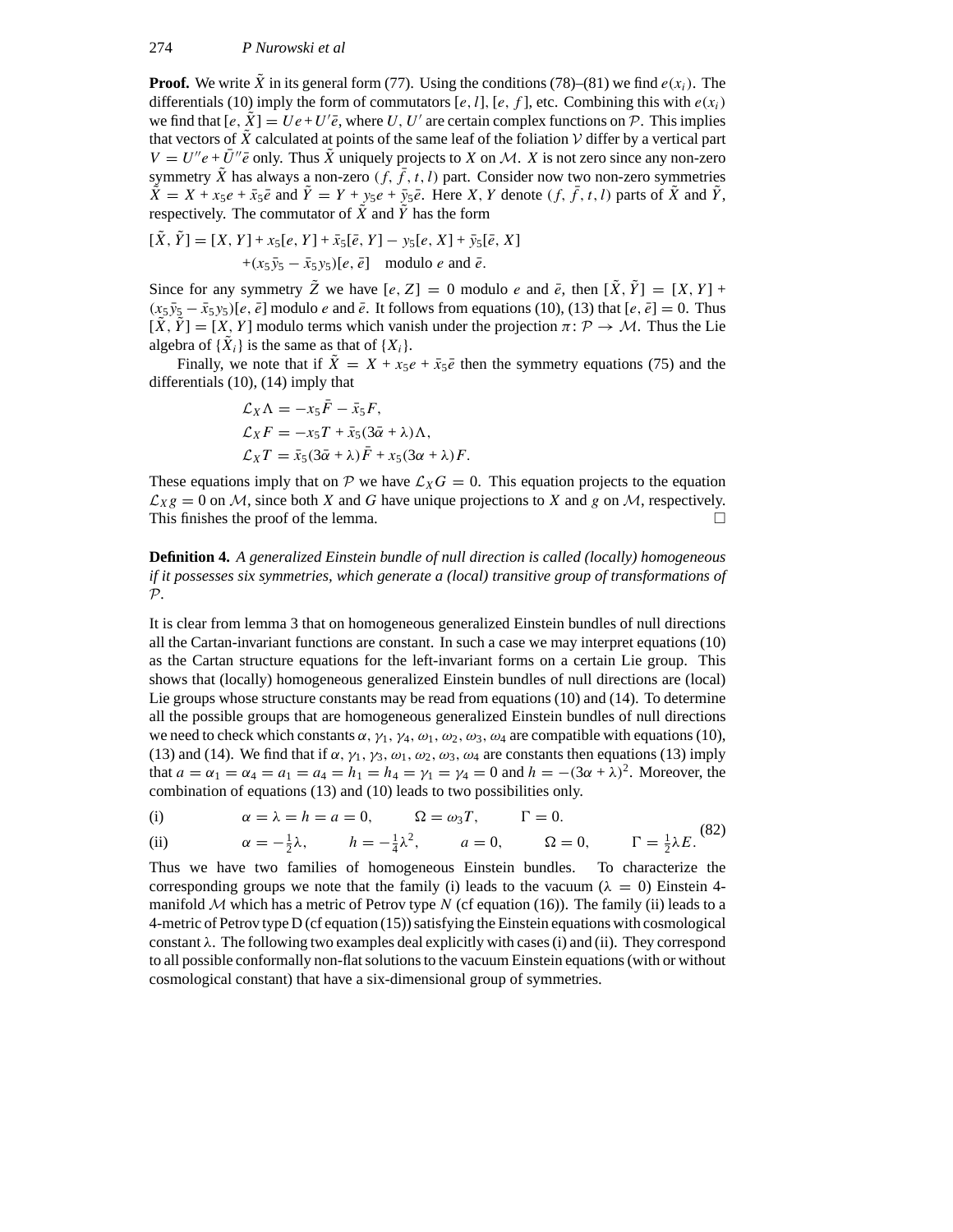**Example 6 (Example 2 continued).** Since example 2 corresponds to all possible vacuum Einstein spaces with six symmetries, it therefore also exhausts all the possibilities for homogeneous generalized vacuum Einstein bundles of null directions *P*. The simplest among them is the bundle  $\mathcal P$  of example 1. It may be identified with a six-dimensional group, say  $G_0$ . Interpreting the forms  $(F, \bar{F}, T, \Lambda, E, \bar{E})$  as the left-invariant forms on  $G_0$  we easily read the structure constants for  $G_0$  from the equations

$$
dF - E \wedge T = 0
$$
  
\n
$$
dT = 0
$$
  
\n
$$
dA - \bar{E} \wedge F - E \wedge \bar{F} = 0
$$
  
\n
$$
dE - \bar{F} \wedge T = 0
$$

obtained from (10) after insertion of conditions (i) with  $\omega_3 = 0$ .

Analysis of the structure constants shows that  $G_0$ , therefore  $P$ , is a six-dimensional solvable group. This group is isomorphic to the group of symmetries of the corresponding plane wave.

**Example 7.** In case (ii)  $P$  also may be identified with a six-dimensional group, say  $G_\lambda$ , and its forms  $(F, F, T, \Lambda, E, E)$  can be identified with the left invariant forms on  $G_\lambda$ . To be more explicit we insert conditions (ii) to (10) obtaining

$$
dF - E \wedge T - \frac{\lambda}{2} \bar{E} \wedge \Lambda = 0
$$
  
\n
$$
dT - \frac{1}{2} \lambda (E \wedge F + \bar{E} \wedge \bar{F}) = 0
$$
  
\n
$$
d\Lambda - \bar{E} \wedge F - E \wedge \bar{F} = 0
$$
  
\n
$$
dE - \bar{F} \wedge T + \frac{1}{2} \lambda \Lambda \wedge F = 0.
$$
\n(83)

Since  $\lambda = 0$  corresponds to the equations discussed in the previous example we assume that  $\lambda \neq 0$ . It is convenient to introduce real 1-forms  $(A_1, A_2, A_3, A'_1, A'_2, A'_3)$  defined by

$$
F = -\frac{1}{\sqrt{2|\lambda|}} (A_1 + iA'_1)
$$
  
\n
$$
T = \frac{1}{2} (A_2 - A'_2)
$$
  
\n
$$
\Lambda = \frac{1}{\lambda} (A_2 + A'_2)
$$
  
\n
$$
E = \frac{1}{\sqrt{2|\lambda|}} (A_3 + iA'_3).
$$
\n(84)

Equations (83) written in terms of these forms then become

$$
dA_1 = A_2 \wedge A_3
$$
  
\n
$$
dA'_1 = -A'_2 \wedge A'_3
$$
  
\n
$$
dA_3 = -A_1 \wedge A_2
$$
  
\n
$$
dA'_3 = -A'_1 \wedge A'_2
$$
  
\n
$$
dA'_2 = -\varepsilon A'_3 \wedge A'_1,
$$
\n(85)

where  $\varepsilon = \pm 1 = (\text{sign of } \lambda)$ . These equations show that the group  $G_{\lambda}$  is a direct product of two groups *H* and *H'*. The Lie algebra of *H* is isomorphic to  $sl(2, R)$  and the Lie algebra of *H'* depends on the sign of  $\lambda$  and is isomorphic to  $\mathbf{su}(2)$  if  $\lambda > 0$  and to  $\mathbf{sl}(2, \mathbf{R})$  if  $\lambda < 0$ . Thus in this case  $\mathcal{P} \equiv G_{\lambda} \equiv H \times H'$ . In terms of the variables  $A_i$ ,  $A'_i$  the degenerate metric *G* of theorem 1 has the form  $G = \frac{1}{\lambda} [A_1^2 - \varepsilon A_2^2 + A_1'^2 + \varepsilon A_2'^2]$ . According to this theorem the space of leaves of the fibration is equipped with the Einstein metric  $g$  with non-vanishing cosmological constant *λ*.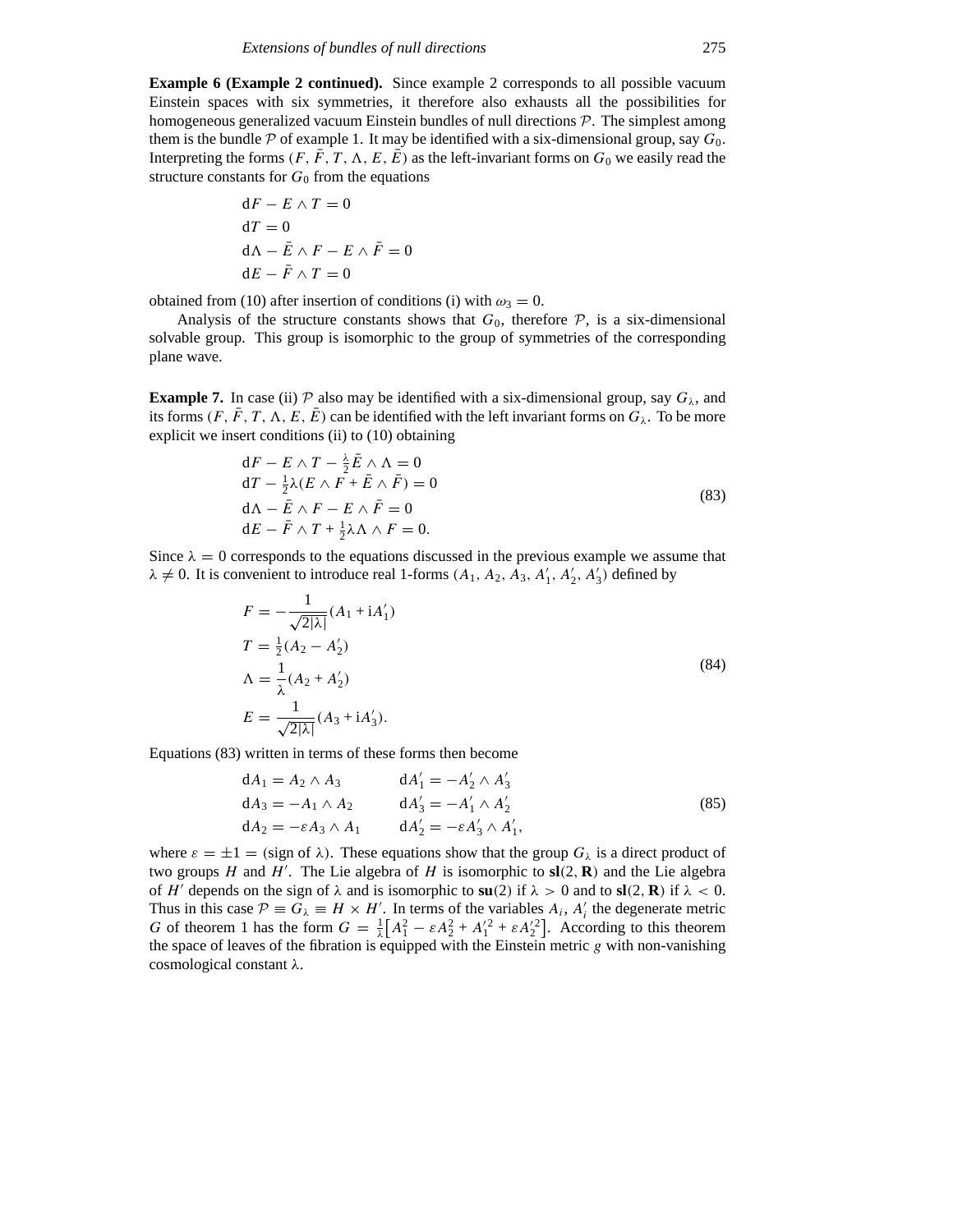(iia) Assume that  $\lambda > 0$ .

In this case the Lie algebra of *H* is isomorphic to  $sl(2, R)$  and the Lie algebra of *H*<sup> $\prime$ </sup> is isomorphic to **su**(2). In the following we concentrate on the case when  $H = SO(1, 2)$  and  $H' = SO(3)$ , but one can also consider cases in which *H* and/or *H'* are double covers of these groups.

If  $H = SO(1, 2)$  and  $H' = SO(3)$  then a coordinate system  $(x_1, x_2, x_3)$  on *H* and a coordinate system  $(x'_1, x'_2, x'_3)$  on  $H'$  may be chosen such that

$$
A_1 = \cosh x_2 \cosh x_3 dx_1 - \sinh x_3 dx_2
$$
  
\n
$$
A_2 = -\cosh x_2 \sinh x_3 dx_1 + \cosh x_3 dx_2
$$
  
\n
$$
A_3 = \sinh x_2 dx_1 + dx_3
$$
  
\n
$$
A'_1 = \cos x'_2 \cos x'_3 dx'_1 + \sin x'_3 dx'_2
$$
  
\n
$$
A'_2 = -\cos x'_2 \sin x'_3 dx'_1 + \cos x'_3 dx'_2
$$
  
\n
$$
A'_3 = \sin x'_2 dx'_1 + dx'_3.
$$
  
\n(86)

Since the above forms satisfy equations (85) for  $\varepsilon = 1$ , then for each value of  $\lambda > 0$ , via (84), they define a solution to the system (10) with  $\alpha$ ,  $\Omega$ ,  $\Gamma$  given by (82) (ii).

To obtain a better insight into this solution and its corresponding spacetime consider a generic point  $P \in \mathcal{P} = SO(1, 2) \times SO(3)$  which in coordinates  $(x_1, x_2, x_3, x'_1, x'_2, x'_3)$  can be represented by a  $6 \times 6$  matrix of the form

$$
P = \left(\begin{array}{cc} p & 0 \\ 0 & p' \end{array}\right),
$$

where  $p = p_1 p_2 p_3$ ,  $p' = p'_1 p'_2 p'_3$  and the one-parameter groups  $p_i$ ,  $p'_i$  are given by

$$
p_1 = \begin{pmatrix} 1 & 0 & 0 \\ 0 & \cos x_1 & -\sin x_1 \\ 0 & \sin x_1 & \cos x_1 \end{pmatrix}, \qquad p_2 = \begin{pmatrix} \cosh x_2 & 0 & -\sinh x_2 \\ 0 & 1 & 0 \\ -\sinh x_2 & 0 & \cosh x_2 \end{pmatrix},
$$
  
\n
$$
p_3 = \begin{pmatrix} \cosh x_3 & \sinh x_3 & 0 \\ \sinh x_3 & \cosh x_3 & 0 \\ 0 & 0 & 1 \end{pmatrix}, \qquad p_1' = \begin{pmatrix} 1 & 0 & 0 \\ 0 & \cos x_1' & -\sin x_1' \\ 0 & \sin x_1' & \cos x_1' \end{pmatrix},
$$
  
\n
$$
p_2' = \begin{pmatrix} \cos x_2' & 0 & \sin x_2' \\ 0 & 1 & 0 \\ -\sin x_2' & 0 & \cos x_2' \end{pmatrix}, \qquad p_3' = \begin{pmatrix} \cos x_3' & -\sin x_3' & 0 \\ \sin x_3' & \cos x_3' & 0 \\ 0 & 0 & 1 \end{pmatrix}.
$$

Then the forms  $A_i$ ,  $A'_i$  can be identified with the components of the Maurer–Cartan form  $A = P^{-1} dP$  on  $P$  by

$$
A = P^{-1} dP = \begin{pmatrix} 0 & A_3 & -A_2 \\ A_3 & 0 & -A_1 \\ -A_2 & A_1 & 0 & & \\ & & 0 & -A'_3 & A'_2 \\ & & & A'_3 & 0 & -A'_1 \\ & & & & -A'_2 & A'_1 & 0 \end{pmatrix}.
$$

Consider now the degenerate metric  $G = \frac{1}{\lambda} [A_1^2 - A_2^2 + A_1'^2 + A_2'^2]$  on  $P$  and a subgroup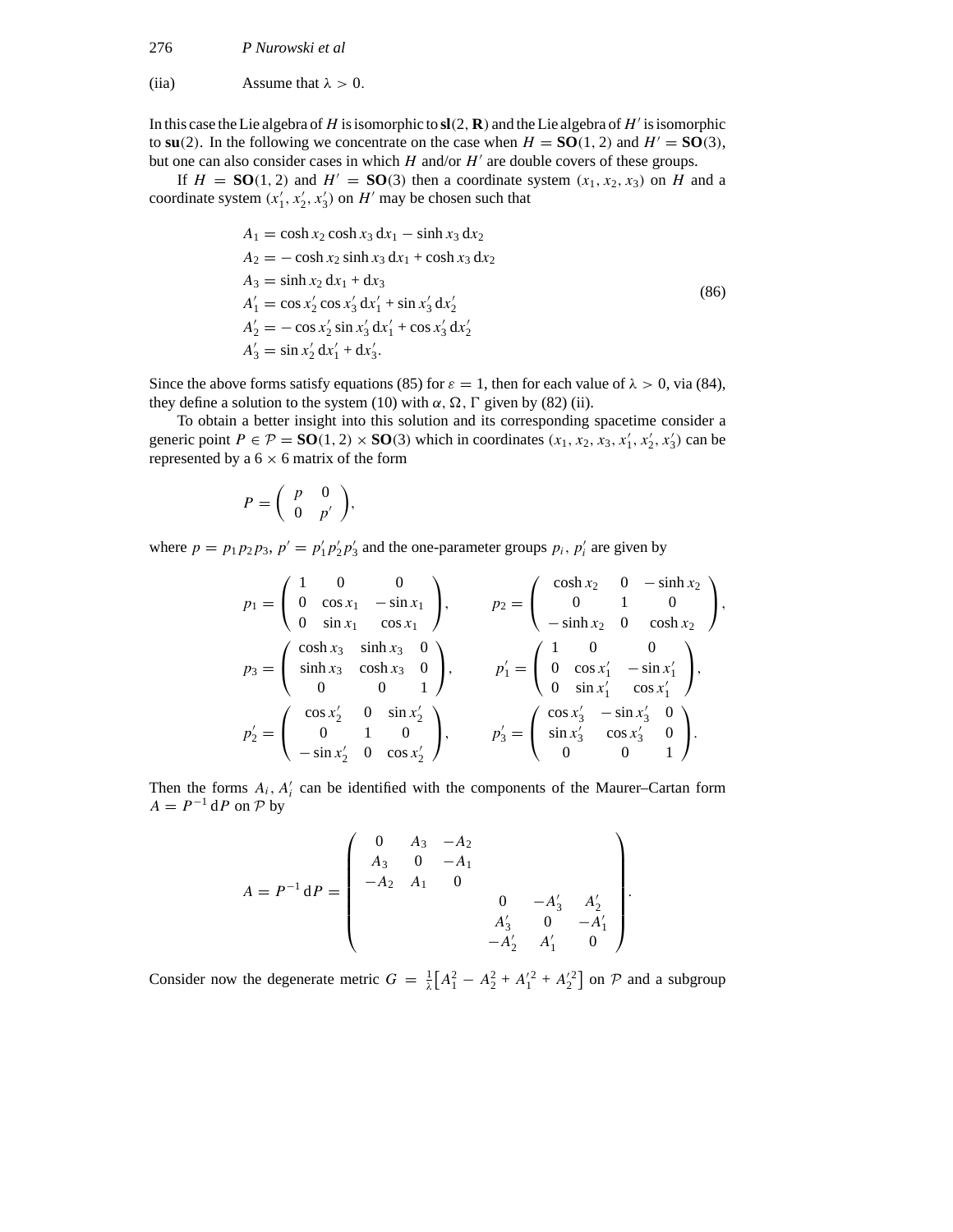**SO**(1, 1)  $\times$  **SO**(2) of **SO**(1, 2)  $\times$  **SO**(3) given by those elements which have the form

$$
g_* = \begin{pmatrix} \cosh t_3 & \sinh t_3 & 0 \\ \sinh t_3 & \cosh t_3 & 0 \\ 0 & 0 & 1 \\ & & \cos t'_3 & -\sin t'_3 & 0 \\ & & & \sin t'_3 & \cos t'_3 & 0 \\ & & & 0 & 0 & 1 \end{pmatrix},
$$

where  $t_3 \in \mathbf{R}$ ,  $t'_3 \in [0, 2\pi]$ . It follows that the left action  $(P \rightarrow g_* P)$  of this group on  $P = SO(1, 2) \times SO(3)$  leaves the form *A* invariant. The right action ( $P \rightarrow P g_*$ ) transforms *A* according to  $A \to g_*^{-1}Ag_*$ . These relations imply that the metric *G* is invariant under the right action so that it projects to the homogeneous space  $M = SO(1, 2) \times SO(3)/SO(1, 1) \times SO(2)$ equipped with the Einstein ( $\lambda > 0$ ) metric

$$
g = \frac{1}{\lambda} \left[ \cosh^2 x_2 \, dx_1^2 - dx_2^2 + \cos^2 x_2' \, dx_1'^2 + dx_2'^2 \right].
$$

This shows that  $\mathcal{P} = \mathbf{SO}(1, 2) \times \mathbf{SO}(3)$  is fibred over the Einstein spacetime  $\mathcal{M} = \mathbf{H}_{+-} \times \mathbf{S}^2$ , which is a Cartesian product of a neutral-signature hyperbolic space and a 2-sphere, both with their natural metrics<sup> $\dagger$ </sup>. It is clear that the fibres of  $P$ , being homeomorphic to  $SO(1, 1) \times SO(2)$ have the topology of a cylinder.

(iib) Assume that 
$$
\lambda < 0
$$
.

Now the Lie algebras of both *H* and *H'* are isomorphic to  $sl(2, R)$ . We again concentrate on the case when  $H = SO(1, 2)$  and  $H' = SO(1, 2)$ . Introducing  $(x_1, x_2, x_3, x'_1, x'_2, x'_3)$  as local coordinates on  $P = H \times H'$  we can represent any point *P* of *P* as

$$
P = \left(\begin{array}{cc} p & 0 \\ 0 & p' \end{array}\right),
$$

where  $p = p_1 p_2 p_3$ ,  $p' = p'_1 p'_2 p'_3$  and the one-parameter groups  $p_i$ ,  $p'_i$  are given by

$$
p_1 = \begin{pmatrix} 1 & 0 & 0 \\ 0 & \cosh x_1 & \sinh x_1 \\ 0 & \sinh x_1 & \cosh x_1 \end{pmatrix}, \qquad p_2 = \begin{pmatrix} \cosh x_2 & 0 & -\sinh x_2 \\ 0 & 1 & 0 \\ -\sinh x_2 & 0 & \cosh x_2 \end{pmatrix},
$$
  
\n
$$
p_3 = \begin{pmatrix} \cos x_3 & \sin x_3 & 0 \\ -\sin x_3 & \cos x_3 & 0 \\ 0 & 0 & 1 \end{pmatrix}, \qquad p'_1 = \begin{pmatrix} 1 & 0 & 0 \\ 0 & \cosh x'_1 & \sinh x'_1 \\ 0 & \sinh x'_1 & \cosh x'_1 \end{pmatrix},
$$
  
\n
$$
p'_2 = \begin{pmatrix} \cos x'_2 & 0 & \sin x'_2 \\ 0 & 1 & 0 \\ -\sin x'_2 & 0 & \cos x'_2 \end{pmatrix}, \qquad p'_3 = \begin{pmatrix} \cosh x'_3 & -\sinh x'_3 & 0 \\ -\sinh x'_3 & \cosh x'_3 & 0 \\ 0 & 0 & 1 \end{pmatrix}.
$$

Then the Maurer–Cartan form  $A = P^{-1} dP$  defines forms  $A_i$  and  $A'_i$  by

$$
A = P^{-1} dP = \begin{pmatrix} 0 & A_3 & -A_2 \\ -A_3 & 0 & A_1 \\ -A_2 & A_1 & 0 & 0 \\ & & 0 & -A'_3 & A'_2 \\ & & & -A'_3 & 0 & A'_1 \\ & & & & -A'_2 & A'_1 & 0 \end{pmatrix}.
$$

† **H**<sub>+−</sub> = {(*z*<sub>1</sub>, *z*<sub>2</sub>, *z*<sub>3</sub>) ∈ **R**<sup>1,2</sup>|−*z*<sub>1</sub><sup>2</sup> + *z*<sub>2</sub><sup>2</sup> + *z*<sub>2</sub><sup>2</sup> = 1}, a quadric in **R**<sup>3</sup> equipped with the flat Lorentzian metric of signature  $(-, +, +)$ . A parametrization of  $\mathbf{H}_{+-}$  used above is:  $z_1 = \sinh x_2$ ,  $z_2 = \cosh x_2 \sin x_1$ ,  $z_3 = \cosh x_2 \cos x_1$ . The sphere is parametrized by  $z_1 = \cos x'_1 \cos x'_2$ ,  $z_2 = \sin x'_1 \cos x'_2$  and  $z'_3 = \sin x'_2$ .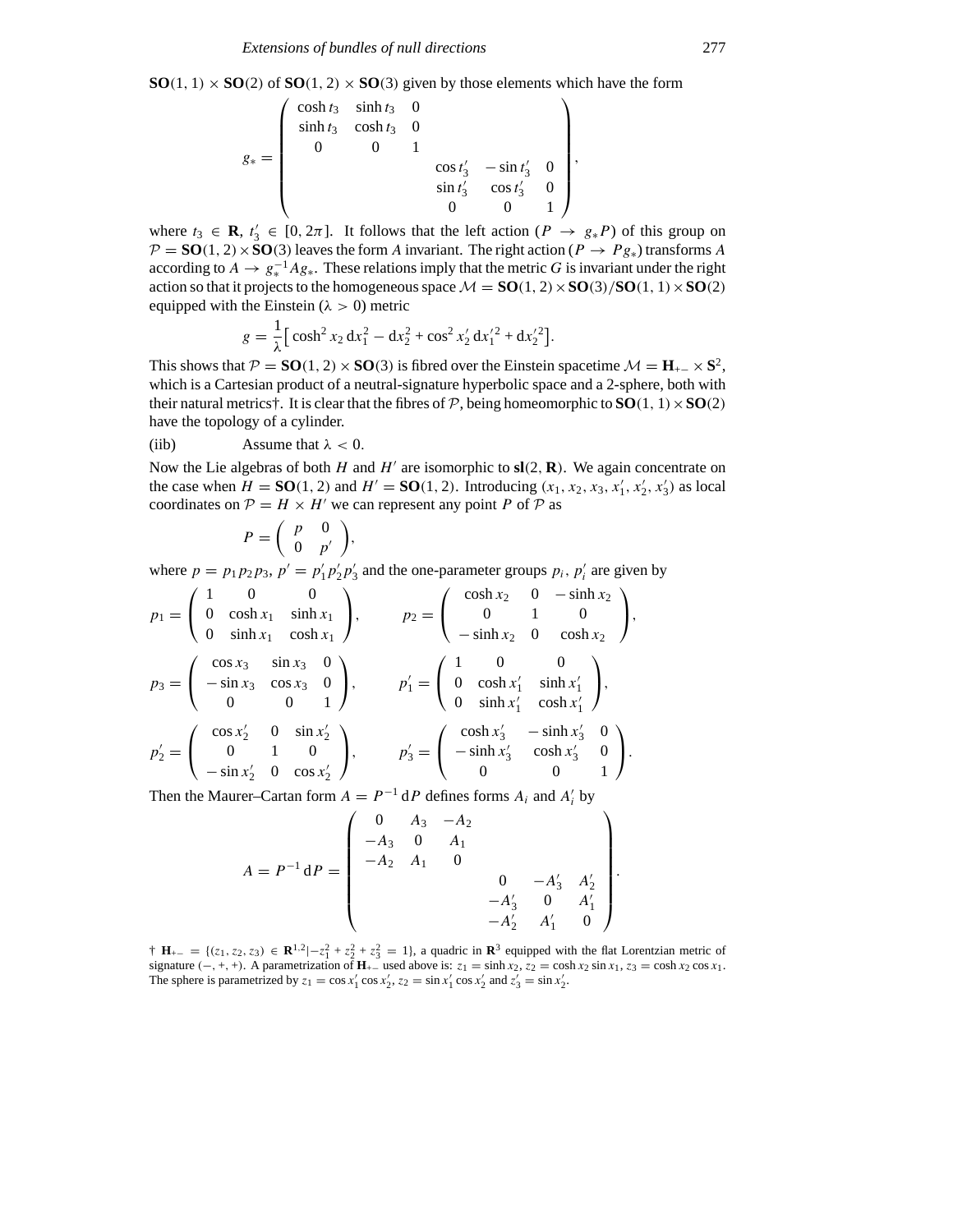The subgroup  $SO(2) \times SO(1, 1)$  of  $SO(1, 2) \times SO(1, 2)$  consisting of elements  $g_*$  of the form

$$
g_* = \begin{pmatrix} \cos t_3 & \sin t_3 & 0 \\ -\sin t_3 & \cos t_3 & 0 \\ 0 & 0 & 1 \\ 0 & 0 & \cosh t'_3 & -\sinh t'_3 & 0 \\ -\sinh t'_3 & \cos t'_3 & 0 \\ 0 & 0 & 1 \end{pmatrix},
$$

where  $t_3 \in [0, 2\pi]$ ,  $t'_3 \in \mathbf{R}$ , acts on  $\mathcal P$  from the right. The form *A* transforms by  $A \to g_*^{-1}Ag_*$ under this action which implies that the metric  $G = \frac{1}{|\lambda|} [A_1^2 + A_2^2 + A_1'^2 - A_2'^2]$  is invariant. The quotient space  $\mathcal{M} = \mathbf{SO}(1, 2) \times \mathbf{SO}(1, 2)/\mathbf{SO}(2) \times \mathbf{SO}(1, 1)$  is naturally equipped with the projected Einstein (*λ <* 0) metric

$$
g = \frac{1}{|\lambda|} \left[ \cosh^2 x_2 \, dx_1^2 + dx_2^2 + \cos^2 x_2' \, dx_1'^2 - dx_2'^2 \right].
$$

It follows that now  $\mathcal{M} = \mathbf{H}_{++} \times \mathbf{H}_{+-}$ , that is it is a Cartesian product of Euclidean- and neutral-signature hyperbolic 2-spaces†. The metric *g* is a sum of the natural metric on  $\mathbf{H}_{++}$ minus the natural metric on  $H_{+}$ . The fibres of  $P$  again have the topology of a cylinder‡.

Example 7 shows that if  $\lambda \neq 0$  then the *homogeneous* generalized bundles of null directions  $\mathcal P$  are principal fibre bundles over the spacetime with the structure group  $G_* =$  $SO(2) \times SO(1, 1)$ . The system of 1-forms of theorem 1 on these bundles equips them with a 1-form *A* which is valued in the Lie algebra of group  $G_\lambda$  such that dim  $G_\lambda = \dim \mathcal{P}$ . Moreover, *A* has the following properties:

- if *X* is a vector field tangent to the flow of the one parameter subgroup of *G*<sup>∗</sup> generated by *ξ* then *A(X)* = *ξ* ;
- $A(X) \neq 0$  on each vector tangent to  $P$ ;
- under the right action of  $G_*$  the form *A* transforms as  $g_*^{-1}Ag_*$ .

Thus *A* can be understood as a Cartan connection on  $P$  (cf [5], pp 127–30). Note that in example 7 the form *A* is always a Maurer–Cartan form on  $G_\lambda$  which implies that its curvature is zero. This suggests that a generic (nonhomogeneous) generalized Einstein bundle of null directions with non-zero cosmological constant can find a useful formulation in terms of curvature conditions on Cartan connections on principal fibre bundles with group *G*<sup>∗</sup> over the spacetime. Such Cartan connections on  $P$  can be further understood as the usual connections on fibre bundles  $\mathcal{P} \times_{G_*} G$  (cf [5], pp 127–8). This possibility will be studied elsewhere.

### **9. Concluding remarks**

The study of null objects in general relativity has led to many important advances in the understanding of Einstein's equations. In this paper this general line of enquiry has been developed by employing the bundle of null directions, over a four-dimensional Lorentzian spacetime, as a tool in the investigation of Einstein spaces. It has been shown that a Lorentzian

<sup>†</sup> **H**<sub>++</sub> = {(*z*<sub>1</sub>, *z*<sub>2</sub>, *z*<sub>3</sub>) ∈ **R**<sup>1,2</sup>|−*z*<sub>1</sub><sup>2</sup> + *z*<sub>2</sub><sup>2</sup> + *z*<sub>3</sub><sup>2</sup> = −1}, a quadric in **R**<sup>3</sup> equipped with flat Lorentzian metric of signature  $(-, +, +)$ . The parametrization of  $\mathbf{H}_{++}$  used here is:  $z_1 = \cosh x_2$ ,  $z_2 = \sinh x_2 \sin x_1$ ,  $z_3 = \sinh x_2 \cos x_1$ .  $\mathbf{H}_{+-}$  is parametrized by  $z_1 = \cos x_2' \sinh x_1', z_2 = \cos x_2' \cosh x_1', z_3 = \sin x_2'.$ 

<sup>&</sup>lt;sup> $\uparrow$ </sup> Note that the metrics  $\lambda^{-1}(-g_{H+-} + g_S)$ , and  $|\lambda|^{-1}(g_{H++} + g_{H+-})$ , where  $g_{H++}$ ,  $g_{H+-}$  and  $g_S$  denote the natural metrics on **H**++, **H**+<sup>−</sup> and **S**2, respectively, do not satisfy the vacuum Einstein equations with cosmological constant. It is interesting to note that the first of these is a solution to the Einstein–Maxwell equations with vanishing cosmological constant known as the Bertotti–Robinson solutions. The second metric has an energy–momentum with negative energy and thus cannot be interpreted as the Einstein–Maxwell solution.